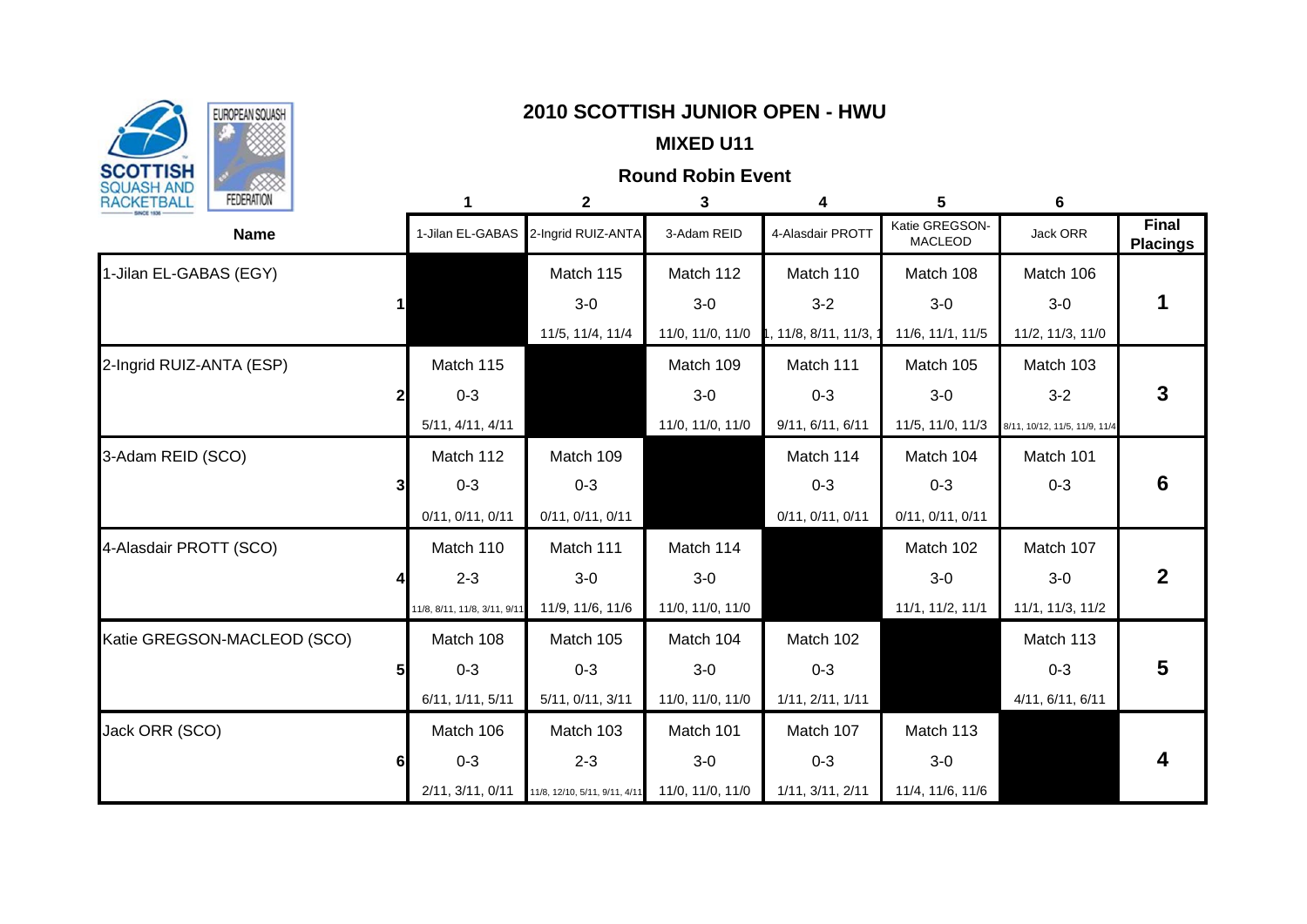



## **BU13-FINALS 2010 SCOTTISH JUNIOR OPEN - HWU**

31-Dec-10

|          | <b>FINALS</b>                 |       | <b>Final Ranking</b> |                              |  |  |  |  |
|----------|-------------------------------|-------|----------------------|------------------------------|--|--|--|--|
|          | Name                          | Score |                      | Rank Name                    |  |  |  |  |
|          | Yohann SURTI (IND)            | 0     |                      | 1 Scott GALLOWAY (NZL)       |  |  |  |  |
| Crt/Time | 11/5, 11/0, 11/3              |       |                      | <b>Final</b>                 |  |  |  |  |
| 2        | Scott GALLOWAY (NZL)          | 3     |                      | 2 Yohann SURTI (IND)         |  |  |  |  |
|          | 3 Abhay SINGH (IND)           | 3     |                      | 3 Abhay SINGH (IND)          |  |  |  |  |
| Crt/Time | 11/6, 11/8, 11/13, 11/6       |       |                      |                              |  |  |  |  |
|          | 4 Richard HOLLINS (SCO)       | 1     |                      | 4 Richard HOLLINS (SCO)      |  |  |  |  |
|          | 5 Ryan WILSON (ENG)           | 3     |                      | 5 Ryan WILSON (ENG)          |  |  |  |  |
| Crt/Time | 11/1, 11/1, 11/0              |       |                      |                              |  |  |  |  |
|          | 6 Ross HENDERSON (SCO)        | 0     |                      | 6 Ross HENDERSON (SCO)       |  |  |  |  |
|          | 7 William ANDERSON (SCO)      | 2     |                      | 7 Tino MACKAY-PALACIOS (SCO) |  |  |  |  |
| Crt/Time | 11/1, 4/11, 10/12, 11/7, 11/4 |       |                      |                              |  |  |  |  |
|          | 8 Tino MACKAY-PALACIOS (SCO)  | 3     |                      | 8 William ANDERSON (SCO)     |  |  |  |  |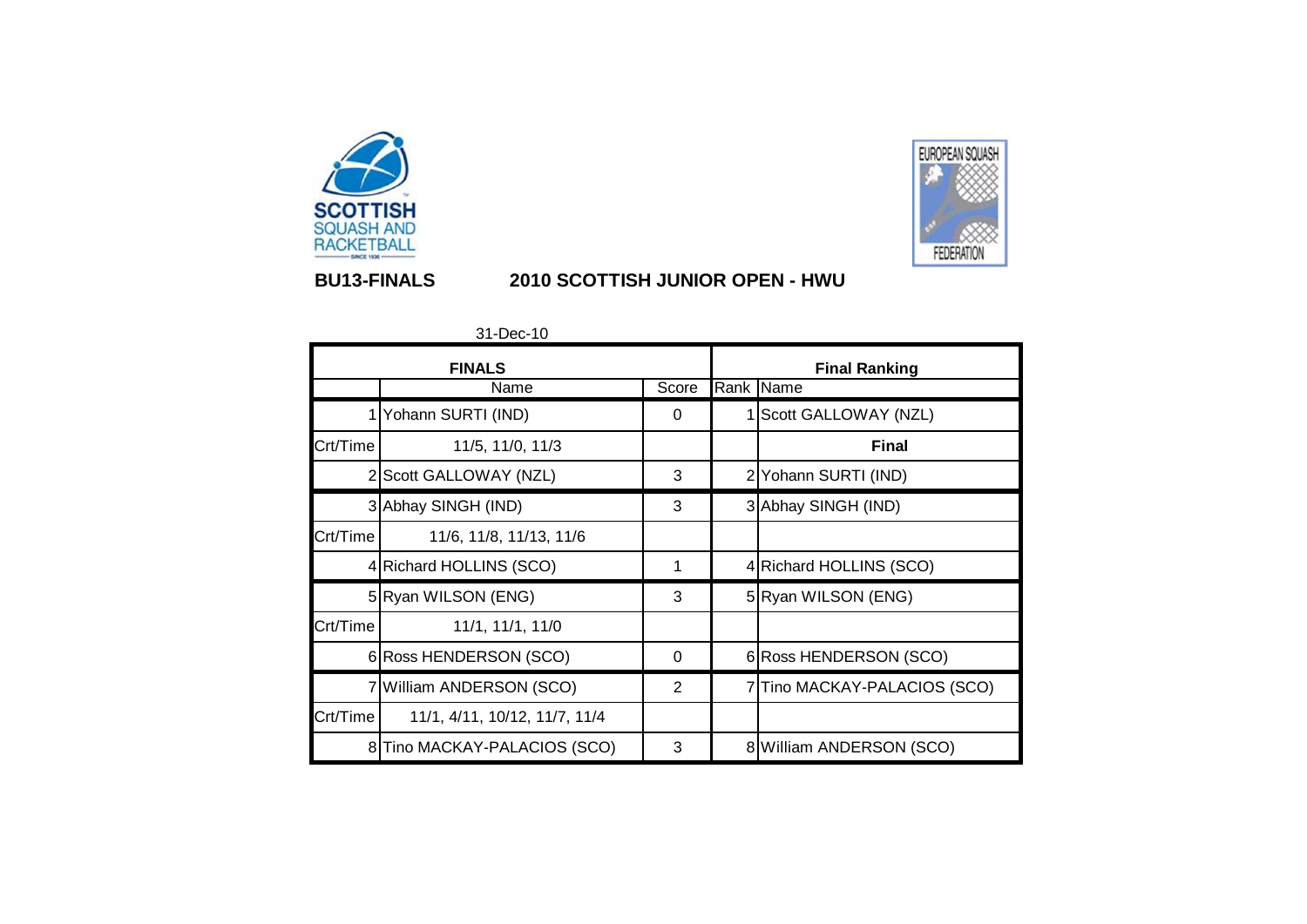|                                      |                |                               |                  | <b>BU13-A</b>                                |                              |                                 |
|--------------------------------------|----------------|-------------------------------|------------------|----------------------------------------------|------------------------------|---------------------------------|
| <b>SCOTTISH</b><br><b>SQUASH AND</b> |                |                               |                  | <b>Round Robin Event</b>                     |                              |                                 |
| RACKETBALL<br><b>FEDERATION</b>      |                | 1                             | $\mathbf{2}$     | 3                                            | 4                            |                                 |
| <b>Name</b>                          |                | 1-Ryan WILSON                 | 2-Abhay SINGH    | 3-Yohann SURTI                               | 4-William<br><b>ANDERSON</b> | <b>Final</b><br><b>Placings</b> |
| 1-Ryan WILSON (ENG)                  |                |                               | Match 106        | Match 104                                    | Match 102                    |                                 |
|                                      | $\mathbf{1}$   |                               | $1 - 3$          | $2 - 3$                                      | $3-0$                        | 3                               |
|                                      |                |                               |                  | 11/1, 9/11, 10/12, 8/11, 11/9, 9/11, 5/11, 1 | 11/4, 11/4, 11/0             |                                 |
| 2-Abhay SINGH (IND)                  |                | Match 106                     |                  | Match 101                                    | Match 103                    |                                 |
|                                      | 21             | $3 - 1$                       |                  | $0 - 3$                                      | $3-0$                        | $\mathbf 2$                     |
|                                      |                | 1/11, 11/9, 12/10, 11/8       |                  | 5/11, 2/11, 7/11                             | 11/2, 11/3, 11/0             |                                 |
| 3-Yohann SURTI (IND)                 |                | Match 104                     | Match 101        |                                              | Match 105                    |                                 |
|                                      | 3 <sub>l</sub> | $3 - 2$                       | $3-0$            |                                              | $3-0$                        |                                 |
|                                      |                | 9/11, 9/11, 11/9, 11/5, 12/10 | 11/5, 11/2, 11/7 |                                              | 11/3, 11/6, 11/0             |                                 |
| 4-William ANDERSON (SCO)             |                | Match 102                     | Match 103        | Match 105                                    |                              |                                 |
|                                      | $\overline{4}$ | $0 - 3$                       | $0 - 3$          | $0 - 3$                                      |                              | 4                               |
|                                      |                | 4/11, 4/11, 0/11              | 2/11, 3/11, 0/11 | 3/11, 6/11, 0/11                             |                              |                                 |

**2010 SCOTTISH JUNIOR OPEN - HWU**<br> **2010 SCOTTISH JUNIOR OPEN - HWU** 

 $\sqrt{2}$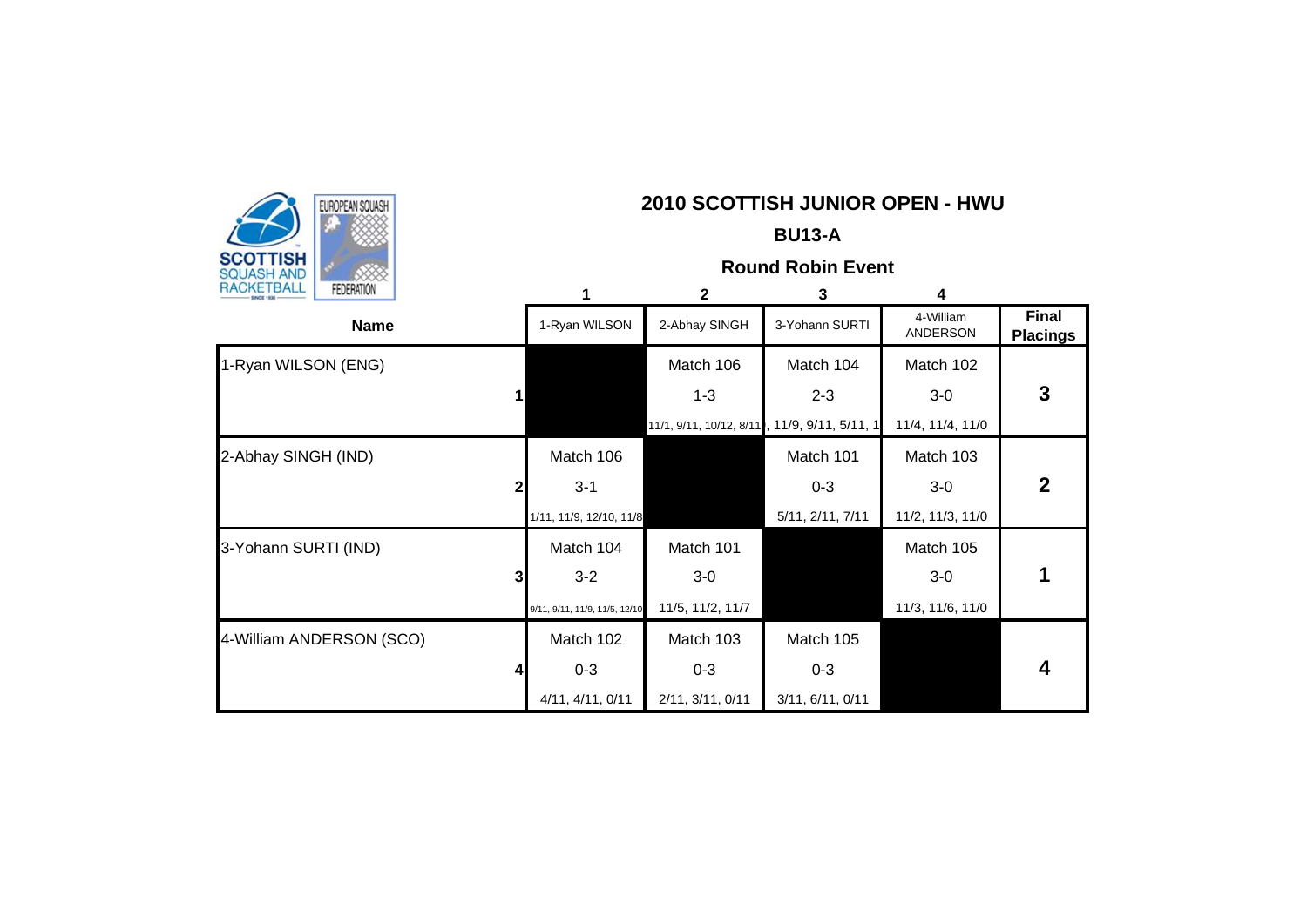| EUROPEAN SQUASH                 |   |                  | 2010 SCOTTISH JUNIOR OPEN - HWU    |                            |                                   |                                 |
|---------------------------------|---|------------------|------------------------------------|----------------------------|-----------------------------------|---------------------------------|
|                                 |   |                  |                                    | <b>BU13-B</b>              |                                   |                                 |
| SCOTTISH<br><b>SQUASH AND</b>   |   |                  |                                    | <b>Round Robin Event</b>   |                                   |                                 |
| RACKETBALL<br><b>FEDERATION</b> |   | 1                | $\overline{2}$                     | 3                          | 4                                 |                                 |
| <b>Name</b>                     |   |                  | 1-Richard HOLLINS 2-Scott GALLOWAY | 3-Ross<br><b>HENDERSON</b> | 4-Tino MACKAY-<br><b>PALACIOS</b> | <b>Final</b><br><b>Placings</b> |
| 1-Richard HOLLINS (SCO)         |   |                  | Match 106                          | Match 104                  | Match 102                         |                                 |
|                                 |   |                  | $0 - 3$                            | $3-0$                      | $3-0$                             | $\mathbf 2$                     |
|                                 |   |                  | 2/11, 0/11, 3/11                   | 11/2, 11/8, 11/5           | 11/6, 11/4, 11/2                  |                                 |
| 2-Scott GALLOWAY (NZL)          |   | Match 106        |                                    | Match 101                  | Match 103                         |                                 |
|                                 | 2 | $3-0$            |                                    | $3-0$                      | $3-0$                             |                                 |
|                                 |   | 11/2, 11/0, 11/3 |                                    | 11/0, 11/1, 11/4           | 11/1, 11/0, 11/0                  |                                 |
| 3-Ross HENDERSON (SCO)          |   | Match 104        | Match 101                          |                            | Match 105                         |                                 |
|                                 | 3 | $0 - 3$          | $0 - 3$                            |                            | $3-0$                             | 3                               |
|                                 |   | 2/11, 8/11, 5/11 | 0/11, 1/11, 4/11                   |                            | 13/11, 11/2, 11/9                 |                                 |
| 4-Tino MACKAY-PALACIOS (SCO)    |   | Match 102        | Match 103                          | Match 105                  |                                   |                                 |
|                                 |   | $0 - 3$          | $0 - 3$                            | $0 - 3$                    |                                   | 4                               |
|                                 |   | 6/11, 4/11, 2/11 | 1/11, 0/11, 0/11                   | 11/13, 2/11, 9/11          |                                   |                                 |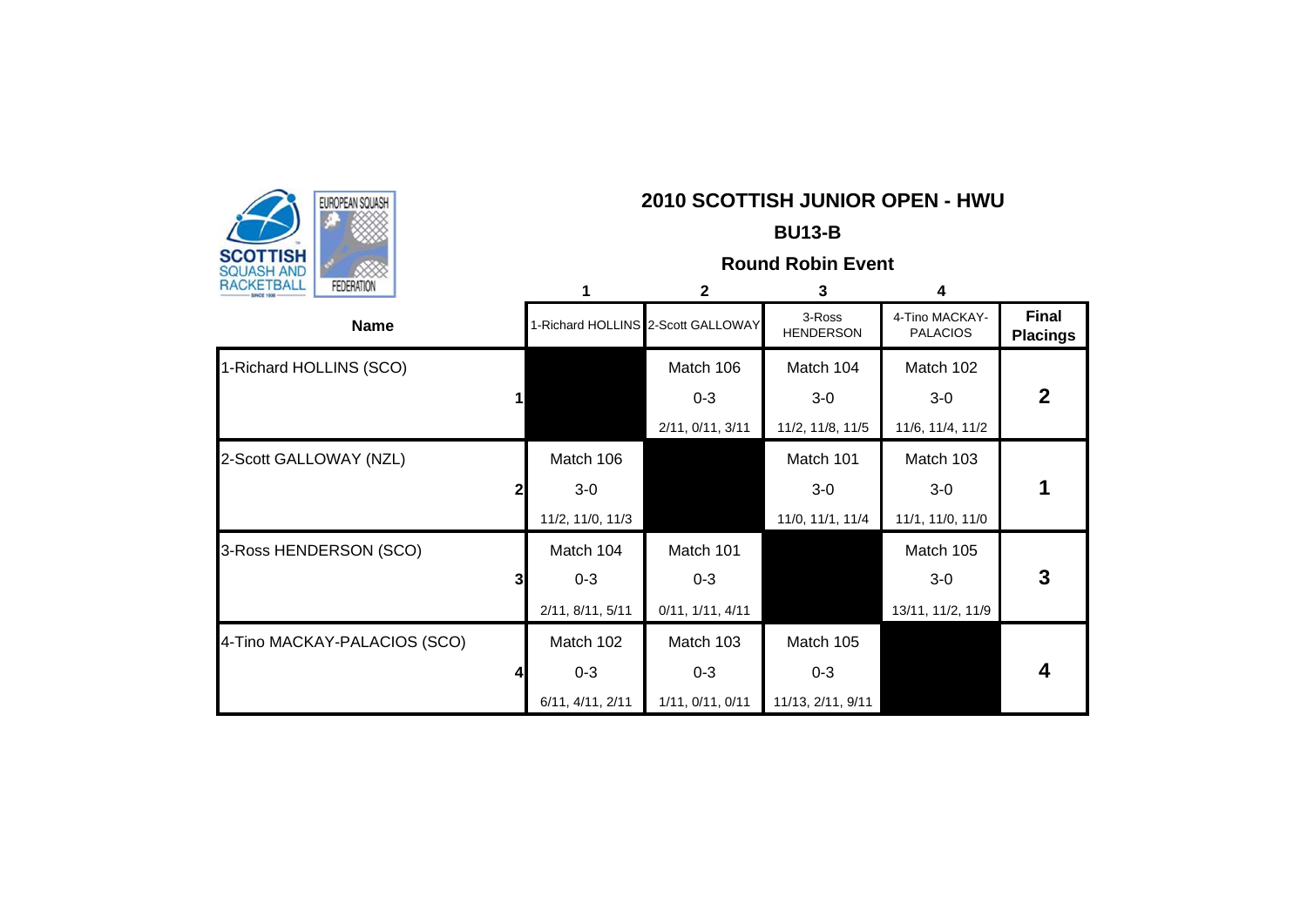

**BU15**

## **2010 SCOTTISH JUNIOR OPEN - HWU**

| 28-Dec-10                         |                | 28-Dec-10<br>29-Dec-10                                                                                |                |                                                         |                            |          | 30-Dec-10                                           |                                |          | 31-Dec-10                                      |                |                 |                                                |
|-----------------------------------|----------------|-------------------------------------------------------------------------------------------------------|----------------|---------------------------------------------------------|----------------------------|----------|-----------------------------------------------------|--------------------------------|----------|------------------------------------------------|----------------|-----------------|------------------------------------------------|
| Round 1<br><b>Position</b> Name   | Score          | Round 2<br>Name                                                                                       | Score          | Round 3<br>Name                                         | Score                      |          | Round 4<br>Name                                     | Score                          |          | Round 5<br>Name                                |                | Score Rank Name | <b>Final Ranking</b>                           |
| 1-Ziad ROSHDY (EGY)               | $\mathbf{3}$   | 1-Ziad ROSHDY (EGY)                                                                                   | $\mathbf{3}$   | 1-Ziad ROSHDY (EGY)                                     | $\mathbf{3}$               |          | 1-Ziad ROSHDY (EGY)                                 | $\mathbf{3}$                   |          | 1-Ziad ROSHDY (EGY)                            | $\mathbf{3}$   |                 | 1-Ziad ROSHDY (EGY)                            |
| Crt/Time                          |                | Crt/Time<br>11/5, 11/7, 11/7                                                                          |                | Crt/Time<br>11/4, 11/4, 13/11                           |                            | Crt/Time | 11/4, 11/1, 11/5                                    |                                | Crt/Time | 11/7, 11/8, 11/6                               |                |                 | <b>Final</b>                                   |
| 32 Bye                            | $\Omega$       | 16 Aryan ETEMADI (IRN)                                                                                | - 0            | Findlay MACDONALD (SCO)                                 | $\overline{0}$             |          | 43-Lucas CAZENAVE (FRA)                             | $\mathbf 0$                    |          | 22-Rory STEWART (SCO)                          | $\overline{0}$ |                 | 2 2-Rory STEWART (SCO)                         |
| 22-Rory STEWART (SCO)             | $\mathbf{3}$   | 22-Rory STEWART (SCO)                                                                                 | $\mathbf{3}$   | 22-Rory STEWART (SCO)                                   | $\overline{3}$             |          | 22-Rory STEWART (SCO)                               | $\mathbf{3}$                   |          | Ahmed HATATA (EGY)                             | $\mathbf{3}$   |                 | 3 Ahmed HATATA (EGY)                           |
| Crt/Time                          |                | Crt/Time<br>11/6, 11/7, 11/4                                                                          |                | Crt/Time<br>11/7, 9/11, 10/12, 11/9, 11/9               |                            | Crt/Time | 6/11, 6/11, 11/8, 11/6, 11/9                        |                                | Crt/Time | 11/9, 11/6, 11/8                               |                |                 |                                                |
|                                   |                | 15 Ewan HEARNS (SCO)                                                                                  | $\Omega$       | 7-Hussein EL-GABAS (EGY)                                | $\overline{2}$             |          | 3 Ahmed HATATA (EGY)                                | $\overline{2}$                 |          | 3-Lucas CAZENAVE (FRA)                         | $\mathbf 0$    |                 | 4 3-Lucas CAZENAVE (FRA)                       |
| 31 Bye<br>4-Jason LANG (SCO)      | -3             |                                                                                                       | $\Omega$       |                                                         | $\mathbf{3}$               |          |                                                     |                                |          | Findlay MACDONALD (SCO)                        |                |                 | 57-Hussein EL-GABAS (EGY)                      |
|                                   |                | 34-Jason LANG (SCO)<br>Crt/Time<br>11/3, 11/4, 11/5                                                   |                | Ahmed HATATA (EGY)<br>Crt/Time<br>11/6, 11/7, 13/11     |                            | Crt/Time | 55-Mario SIGNER (SUI)                               |                                | Crt/Time | 11/7, 11/9, 9/11, 11/4                         |                |                 |                                                |
| Crt/Time                          |                |                                                                                                       |                |                                                         |                            |          | 9/11, 11/5, 11/5, 11/7                              |                                |          |                                                |                |                 |                                                |
| 30 Bye<br>43-Lucas CAZENAVE (FRA) | $\Omega$       | 14 Ahmed HATATA (EGY)                                                                                 | $\mathbf{3}$   | 6 6-Ryan LUTHER (IRL)                                   | $\overline{0}$             |          | 8 Findlay MACDONALD (SCO)                           | $\mathbf{3}$<br>$\overline{1}$ |          | 7-Hussein EL-GABAS (EGY)                       | $\mathbf{3}$   |                 | 6 Findlay MACDONALD (SCO)                      |
| Crt/Time                          | $\mathbf{3}$   | 43-Lucas CAZENAVE (FRA)<br>Crt/Time<br>11/2, 11/1, 11/3                                               | $\mathbf{3}$   | 3-Lucas CAZENAVE (FRA)<br>Crt/Time<br>11/2, 11/4, 12/10 | $\mathbf{3}$               | Crt/Time | 6 6-Ryan LUTHER (IRL)<br>11/6, 11/8, 4/11, 11/9     |                                | Crt/Time | 6-Ryan LUTHER (IRL)<br>12/10, 5/11, 11/5, 11/3 |                |                 | 7 5-Mario SIGNER (SUI)                         |
|                                   | $\Omega$       | 13 Jordan GEDDES (SCO)                                                                                | $\overline{0}$ | 5 5-Mario SIGNER (SUI)                                  |                            |          |                                                     | $\mathbf{3}$                   |          | 8 5-Mario SIGNER (SUI)                         | $\mathbf{3}$   |                 |                                                |
| 29 Bye<br>5 5-Mario SIGNER (SUI)  | 3              | 5 5-Mario SIGNER (SUI)                                                                                | $\mathbf{3}$   | 8-Michael JENKINS (SCO)                                 | $\overline{0}$<br>$\Omega$ |          | 7 7-Hussein EL-GABAS (EGY)<br>9 Aryan ETEMADI (IRN) | $\mathbf{3}$                   |          | Aryan ETEMADI (IRN)                            | $\mathbf{3}$   |                 | 8 6-Ryan LUTHER (IRL)<br>9 Aryan ETEMADI (IRN) |
| Crt/Time                          |                | Crt/Time<br>11/7, 11/7, 11/3                                                                          |                | Crt/Time<br>11/8, 11/4, 11/5                            |                            | Crt/Time | 11/8, 11/7, 11/6                                    |                                | Crt/Time | 11/6, 11/6, 11/7                               |                |                 |                                                |
| 28 Bye                            |                | 12 Harry ANDERSON (SCO)                                                                               | $\Omega$       | 16 Aryan ETEMADI (IRN)                                  | $\mathbf{3}$               |          | 12 Harry ANDERSON (SCO)                             | $\mathbf 0$                    |          | 10 4-Jason LANG (SCO)                          | $\mathbf 0$    |                 | 10 4-Jason LANG (SCO)                          |
| 66-Ryan LUTHER (IRL)              | 3              | 66-Ryan LUTHER (IRL)                                                                                  | $\mathbf{3}$   | 10 Craig VALENTE-WALLACE (SCO)                          | $\mathbf{3}$               |          | 10 Craig VALENTE-WALLACE (SCO)                      | $\overline{2}$                 |          | 1 Craig VALENTE-WALLACE (SCO)                  | 3              |                 | 11 Craig VALENTE-WALLACE (SCO)                 |
| Crt/Time                          |                | Crt/Time<br>19/17, 11/7, 11/6                                                                         |                | Crt/Time<br>11/9. 11/3. 11/7                            |                            | Crt/Time | 11/8, 6/11, 12/10, 9/11, 11/5                       |                                | Crt/Time | 9/11, 12/10, 11/13, 11/9, 11/9                 |                |                 |                                                |
| 27 Bye                            | $\Omega$       | 11 Nikita GILEVSKIY (IRL)                                                                             | $\Omega$       | 15 Ewan HEARNS (SCO)                                    | $\overline{0}$             |          | 11 4-Jason LANG (SCO)                               | $\mathbf{3}$                   |          | 12 Harry ANDERSON (SCO)                        | 2              |                 | 12 Harry ANDERSON (SCO)                        |
| 77-Hussein EL-GABAS (EGY)         | 3              | 7-Hussein EL-GABAS (EGY)                                                                              | 3              | 11 Nikita GILEVSKIY (IRL)                               | $\Omega$                   |          | 13 Jordan GEDDES (SCO)                              | $\mathbf{3}$                   |          | 3 Jordan GEDDES (SCO)                          | $\Omega$       |                 | 13 Nikita GILEVSKIY (IRL)                      |
| Crt/Time                          |                | Crt/Time<br>11/5, 14/16, 8/11, 11/8, 12/10                                                            |                | Crt/Time<br>11/5, 11/9, 11/7                            |                            | Crt/Time | 11/3, 11/3, 11/6                                    |                                | Crt/Time | 11/2, 11/4, 11/5                               |                |                 |                                                |
| 26 Bye                            |                | 10 Craig VALENTE-WALLACE (SCO)                                                                        | $\overline{2}$ | 14 4-Jason LANG (SCO)                                   | $\mathbf{3}$               |          | 19 Sean KELLY (SCO)                                 | $\mathbf 0$                    |          | 14 Nikita GILEVSKIY (IRL)                      | 3              |                 | 14 Jordan GEDDES (SCO)                         |
| 88-Michael JENKINS (SCO)          | 3              | 8 8-Michael JENKINS (SCO)                                                                             | $\overline{0}$ | 12 Harry ANDERSON (SCO)                                 | $\mathbf{3}$               |          | 14 Nikita GILEVSKIY (IRL)                           | $\mathbf{3}$                   |          | 15 Andrew ROBERTS (SCO)                        | $\mathbf 0$    |                 | 15 8-Michael JENKINS (SCO)                     |
| Crt/Time                          |                | Crt/Time<br>11/5, 11/5, 12/10                                                                         |                | Crt/Time<br>11/4, 11/1, 11/6                            |                            | Crt/Time |                                                     |                                | Crt/Time | 11/8, 11/8, 11/2                               |                |                 |                                                |
| 25 Bye                            | $\Omega$       | 9 Findlay MACDONALD (SCO)                                                                             | $\mathbf{3}$   | 13 Jordan GEDDES (SCO)                                  | $\overline{0}$             |          | 20 Bye                                              | $\mathbf 0$                    |          | 16 8-Michael JENKINS (SCO)                     | $\mathbf{3}$   |                 | 16 Andrew ROBERTS (SCO)                        |
| 9 Findlay MACDONALD (SCO)         | $\mathbf{3}$   | 17 Andrew ROBERTS (SCO)                                                                               | $\mathbf{3}$   | 17 Andrew ROBERTS (SCO)                                 | $\mathbf{3}$               |          | 5 Ewan HEARNS (SCO)                                 | $\overline{2}$                 |          | 7 Ewan HEARNS (SCO)                            | $\overline{0}$ |                 | 17 Clement GONTHIER (FRA)                      |
| Crt/Time                          |                | Crt/Time<br>13/11, 11/4, 11/8                                                                         |                | Crt/Time                                                |                            | Crt/Time | 11/3, 4/11, 11/7, 1/11, 12/10                       |                                | Crt/Time | 11/8, 11/7, 11/9                               |                |                 |                                                |
| 24 Bye                            |                | 19 Sean KELLY (SCO)                                                                                   | $\Omega$       | 20 Bye                                                  | $\Omega$                   |          | 17 Andrew ROBERTS (SCO)                             | $\mathbf{3}$                   |          | 18 Clement GONTHIER (FRA)                      | 3              |                 | 18 Ewan HEARNS (SCO)                           |
| 10 Craig VALENTE-WALLACE (SCO)    | $\mathbf{3}$   | 18 Clement GONTHIER (FRA)                                                                             | $\mathbf{3}$   | 18 Clement GONTHIER (FRA)                               | $\mathbf{3}$               |          | 16 8-Michael JENKINS (SCO)                          | $\mathbf{3}$                   |          | 9 Sean KELLY (SCO)                             | $\mathbf{3}$   |                 | 19 Sean KELLY (SCO)                            |
| Crt/Time                          |                | Crt/Time                                                                                              |                | Crt/Time<br>11/4, 11/4, 11/4                            |                            | Crt/Time | 11/7, 11/6, 11/9                                    |                                | Crt/Time |                                                |                |                 |                                                |
| 23 Bye                            |                | 20 Bye                                                                                                | $\Omega$       | 19 Sean KELLY (SCO)                                     | $\overline{0}$             |          | 18 Clement GONTHIER (FRA)                           | $\mathbf 0$                    |          | 20 Bye                                         | $\overline{0}$ | 20 Bye          |                                                |
| 11 Nikita GILEVSKIY (IRL)         | $\mathbf{3}$   | 21 Bye                                                                                                | 3 <sup>1</sup> | 21 Bye                                                  | 3 <sup>3</sup>             |          | 21 Bye                                              | $\mathbf{3}$                   |          | 21 Bye                                         | $\mathbf{3}$   | $21$ Bye        |                                                |
| Crt/Time                          |                | Crt/Time                                                                                              |                | Crt/Time                                                |                            | Crt/Time |                                                     |                                | Crt/Time |                                                |                |                 |                                                |
| 22 Bye                            | $\Omega$       | 22 Bye                                                                                                | 0              | 22 Bye                                                  | $\mathbf 0$                |          | 22 Bye                                              | $\mathbf 0$                    |          | 22 Bye                                         | $\mathbf 0$    | 22 Bye          |                                                |
| 12 Harry ANDERSON (SCO)           | $\mathbf{3}$   | 23 Bye                                                                                                | $\mathbf{3}$   | 23 Bye                                                  | $\mathbf{3}$               |          | 23 Bye                                              | $\mathbf{3}$                   |          | 23 Bye                                         | $\mathbf{3}$   | 23 Bye          |                                                |
| Crt/Time                          |                | Crt/Time                                                                                              |                | Crt/Time                                                |                            | Crt/Time |                                                     |                                | Crt/Time |                                                |                |                 |                                                |
| 21 Bye                            | $\Omega$       | 24 Bye                                                                                                | 0              | 24 Bye                                                  | $\overline{0}$             |          | 24 Bye                                              | $\mathbf 0$                    |          | 24 Bye                                         | $\mathbf 0$    | 24 Bye          |                                                |
| 13 Jordan GEDDES (SCO)            | 3              | 25 Bye                                                                                                | $\mathbf{3}$   | 25 Bye                                                  | 3 <sup>1</sup>             |          | 25 Bye                                              | $\mathbf{3}$                   |          | 25 Bye                                         | $\mathbf{3}$   | 25 Bye          |                                                |
| Crt/Time                          |                | Crt/Time                                                                                              |                | Crt/Time                                                |                            | Crt/Time |                                                     |                                | Crt/Time |                                                |                |                 |                                                |
| 20 Bye                            | 0              | 26 Bye                                                                                                | 0              | 26 Bye                                                  | $\overline{0}$             |          | 26 Bye                                              | $\mathbf 0$                    |          | 26 Bye                                         | $\mathbf 0$    | 26 Bye          |                                                |
| 14 Ahmed HATATA (EGY)             | $\mathbf{3}$   | 27 Bye                                                                                                | $\mathbf{3}$   | 27 Bye                                                  | $\mathbf{3}$               |          | 27 Bye                                              | $\mathbf{3}$                   |          | 27 Bye                                         | $\mathbf{3}$   | 27 Bye          |                                                |
| Crt/Time<br>11/2, 11/1, 11/3      |                | Crt/Time                                                                                              |                | Crt/Time                                                |                            | Crt/Time |                                                     |                                | Crt/Time |                                                |                |                 |                                                |
| 19 Sean KELLY (SCO)               | $\mathbf 0$    | 28 Bye                                                                                                | $\overline{0}$ | 28 Bye                                                  | $\overline{0}$             |          | 28 Bye                                              | $\mathbf 0$                    |          | 28 Bye                                         | $\mathbf 0$    | 28 Bye          |                                                |
| 15 Ewan HEARNS (SCO)              | $\mathbf{3}$   | 29 Bye                                                                                                | $\mathbf{3}$   | 29 Bye                                                  | $\mathbf{3}$               |          | 29 Bye                                              | $\mathbf{3}$                   |          | 29 Bye                                         | $\mathbf{3}$   | 29 Bye          |                                                |
| Crt/Time<br>11/5, 11/3, 12/10     |                | Crt/Time                                                                                              |                | Crt/Time                                                |                            | Crt/Time |                                                     |                                | Crt/Time |                                                |                |                 |                                                |
| 18 Clement GONTHIER (FRA)         | $\overline{0}$ | 30 Bye                                                                                                | $\overline{0}$ | 30 Bye                                                  | $\overline{0}$             |          | 30 Bye                                              | $\mathbf{0}$                   |          | 30 Bye                                         | $\mathbf 0$    | 30 Bye          |                                                |
| 16 Andrew ROBERTS (SCO)           |                | 31 Bye                                                                                                | $\mathbf{3}$   | 31 Bye                                                  | $\mathbf{3}$               |          | 31 Bye                                              | $\mathbf{3}$                   |          | 31 Bye                                         | $\mathbf{3}$   | 31 Bye          |                                                |
| Crt/Time<br>11/3, 11/2, 11/3      |                | Crt/Time                                                                                              |                | Crt/Time                                                |                            | Crt/Time |                                                     |                                | Crt/Time |                                                |                |                 |                                                |
| 17 Aryan ETEMADI (IRN)            | 3              | 32 Bye                                                                                                |                | 32 Bye                                                  | $\overline{0}$             |          | 32 Bye                                              | $\mathbf 0$                    |          | 32 Bye                                         | $\overline{0}$ | 32 Bye          |                                                |
|                                   |                | THE WINNER OF EACH MATCH TAKES THE LOWEST NUMBER TO THE NEVT ROUND. THE LOSER TAKES THE HIGHER NUMBER |                |                                                         |                            |          |                                                     |                                |          |                                                |                |                 |                                                |

THE WINNER OF EACH MATCH TAKES THE LOWEST NUMBER TO THE NEXT ROUND - THE LOSER TAKES THE HIGHER NUMBER.

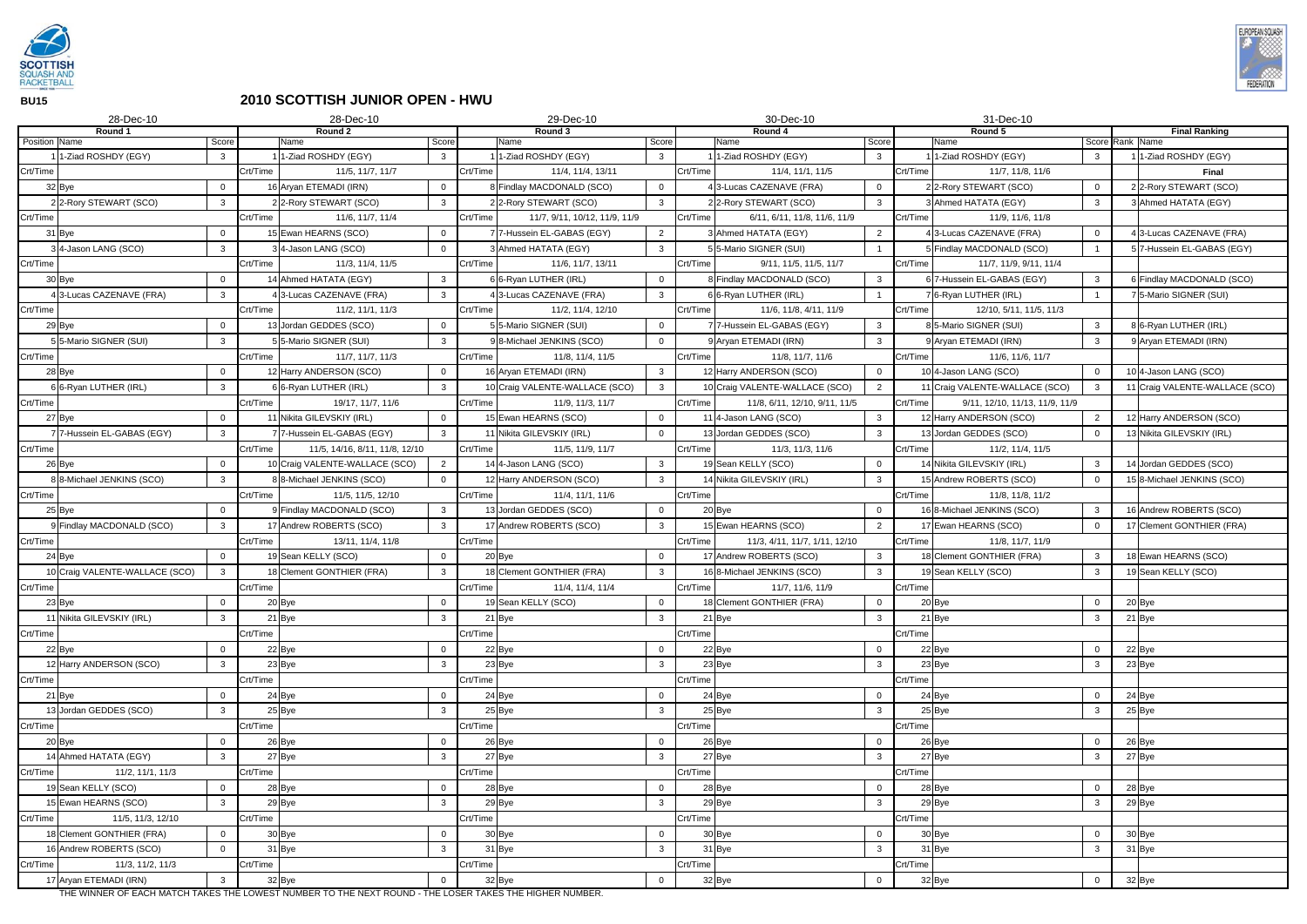

**BU17**

## **2010 SCOTTISH JUNIOR OPEN - HWU**

| 28-Dec-10                          |                | 28-Dec-10                                                                                                           | 30-Dec-10      |                                           |                |          | 31-Dec-10                      |                |          |                              |                |                                         |
|------------------------------------|----------------|---------------------------------------------------------------------------------------------------------------------|----------------|-------------------------------------------|----------------|----------|--------------------------------|----------------|----------|------------------------------|----------------|-----------------------------------------|
| Round 1<br><b>Position</b> Name    | Score          | Round 2<br>Name                                                                                                     | Score          | Round 3<br>Name                           | Score          |          | Round 4<br>Name                | Score          |          | Round 5<br>Name              |                | <b>Final Ranking</b><br>Score Rank Name |
| 1-Lyell FULLER (ENG)               | 3              | 1-Lyell FULLER (ENG)                                                                                                | $\mathbf{3}$   | 1-Lyell FULLER (ENG)                      | $\mathbf{3}$   |          | 1-Lyell FULLER (ENG)           | $\mathbf{3}$   |          | 1-Lyell FULLER (ENG)         | $\mathbf{3}$   | 11-Lyell FULLER (ENG)                   |
| Crt/Time                           |                | Crt/Time<br>11/4, 11/2, 12/10                                                                                       |                | Crt/Time<br>11/9, 11/8, 11/7              |                | Crt/Time | 11/8, 11/5, 11/3               |                | Crt/Time | 11/3, 11/7, 11/9             |                | <b>Final</b>                            |
| 32 Bye                             | $\Omega$       | 16 Kyle GRIBBEN (SCO)                                                                                               | $\mathbf 0$    | 6-Tomotaka ENDO (JPN)                     | $\overline{0}$ |          | 43-Alaa ESSAM-ANWAR (EGY)      | $\overline{0}$ |          | 22-Ryosei KOBAYASHI (JPN)    | $\overline{0}$ | 2 2-Ryosei KOBAYASHI (JPN)              |
| 22-Ryosei KOBAYASHI (JPN)          | 3              | 2 2-Ryosei KOBAYASHI (JPN)                                                                                          | $\mathbf{3}$   | 2 2-Ryosei KOBAYASHI (JPN)                | $\mathbf{3}$   |          | 22-Ryosei KOBAYASHI (JPN)      | $\mathbf{3}$   |          | Mubarak MOHSIN (UAE)         | $\overline{2}$ | 3 3-Alaa ESSAM-ANWAR (EGY)              |
| Crt/Time                           |                | Crt/Time<br>11/3, 11/1, 12/10                                                                                       |                | Crt/Time<br>11/5, 11/13, 11/3, 6/11, 11/6 |                | Crt/Time | 11/7, 10/12, 11/4, 11/5        |                | Crt/Time | 7/11, 11/8, 11/7, 9/11, 11/5 |                |                                         |
| 31 Bye                             |                | 15 Nick HARRINGTON (USA)                                                                                            | $\overline{0}$ | Soheil SHAMELI (IRN)                      | 2              |          | 3 Mubarak MOHSIN (UAE)         |                |          | 3-Alaa ESSAM-ANWAR (EGY)     | $\mathbf{3}$   | 4 Mubarak MOHSIN (UAE)                  |
| 34-Arhum SALEEM (USA)              | 3              | 34-Arhum SALEEM (USA)                                                                                               | -3             | 4-Arhum SALEEM (USA)                      | $\Omega$       |          | 55-Calum JOHNSTON (SCO)        | $\Omega$       |          | 6-Tomotaka ENDO (JPN)        |                | 5 Soheil SHAMELI (IRN)                  |
| Crt/Time                           |                | Crt/Time<br>11/5, 11/5, 11/3                                                                                        |                | Crt/Time<br>11/8, 11/4, 11/3              |                | Crt/Time | 11/8, 11/6, 11/6               |                | Crt/Time | 12/10, 11/4, 7/11, 11/3      |                |                                         |
| 30 Bye                             | $\Omega$       | 14 Michael BADENHORST (AUS)                                                                                         | $\Omega$       | Mubarak MOHSIN (UAE)                      | $\mathbf{3}$   |          | 8 6-Tomotaka ENDO (JPN)        | $\mathbf{3}$   |          | Soheil SHAMELI (IRN)         | $\mathbf{3}$   | 6 6-Tomotaka ENDO (JPN)                 |
| 13-Alaa ESSAM-ANWAR (EGY)          | 3              | 3-Alaa ESSAM-ANWAR (EGY)                                                                                            | $\mathbf{3}$   | 3-Alaa ESSAM-ANWAR (EGY)                  | $\mathbf{3}$   |          | 6 4-Arhum SALEEM (USA)         | $\overline{0}$ |          | 4-Arhum SALEEM (USA)         | $\mathbf{3}$   | 74-Arhum SALEEM (USA)                   |
| Crt/Time                           |                | Crt/Time<br>11/8, 11/8, 11/9                                                                                        |                | Crt/Time<br>11/5, 11/8, 11/5              |                | Crt/Time | 11/9, 11/7, 12/10              |                | Crt/Time | 11/6, 11/5, 11/9             |                |                                         |
| 29 Bye                             | $\Omega$       | 13 Taiki KAIDO (JPN)                                                                                                | $\overline{0}$ | 5 5-Calum JOHNSTON (SCO)                  | $\overline{0}$ |          | 7 Soheil SHAMELI (IRN)         | $\mathbf{3}$   |          | 5-Calum JOHNSTON (SCO)       | $\overline{0}$ | 8 5-Calum JOHNSTON (SCO)                |
| 55-Calum JOHNSTON (SCO)            | 3              | 5-Calum JOHNSTON (SCO)                                                                                              | -3             | Farzad SHOKOUHI (IRN)                     | 3              |          | 9 Farzad SHOKOUHI (IRN)        | $\mathbf{3}$   |          | Farzad SHOKOUHI (IRN)        | $\mathbf{3}$   | 9 Farzad SHOKOUHI (IRN)                 |
| Crt/Time                           |                | Crt/Time<br>10/12, 11/7, 11/6, 11/8                                                                                 |                | Crt/Time<br>11/3, 14/12, 11/4             |                | Crt/Time | 11/3, 11/5, 16/18, 11/7        |                | Crt/Time | 11/7, 11/13, 11/6, 11/6      |                |                                         |
| 28 Bye                             |                | 12 Charlie BLASBERG (USA)                                                                                           |                | 16 Kyle GRIBBEN (SCO)                     | $\Omega$       |          | 12 Taiki KAIDO (JPN)           |                |          | 10 Nick HARRINGTON (USA)     |                | 10 Nick HARRINGTON (USA)                |
| 68-Jack BLASBERG (USA)             | 3              | 68-Jack BLASBERG (USA)                                                                                              |                | 7-Vaarish SAWLANI (IND)                   |                |          | 10 Nick HARRINGTON (USA)       | $\mathbf{3}$   |          | 11 8-Jack BLASBERG (USA)     |                | 11 Taiki KAIDO (JPN)                    |
| Crt/Time                           |                | Crt/Time<br>11/5, 11/2, 11/8                                                                                        |                | Crt/Time<br>11/7, 11/7, 7/11, 14/12       |                | Crt/Time | 8/11, 11/5, 11/9, 11/1         |                | Crt/Time | 8/11, 11/2, 11/8, 11/5       |                |                                         |
| 27 Bye                             | $\Omega$       | 11 Mubarak MOHSIN (UAE)                                                                                             | $\mathbf{3}$   | 15 Nick HARRINGTON (USA)                  | $\mathbf{3}$   |          | 11 8-Jack BLASBERG (USA)       |                |          | 12 Taiki KAIDO (JPN)         | $\mathbf{3}$   | 12 8-Jack BLASBERG (USA)                |
| 77-Vaarish SAWLANI (IND)           | 3              | 7-Vaarish SAWLANI (IND)                                                                                             | $\Omega$       | 8-Jack BLASBERG (USA)                     | $\mathbf{3}$   |          | 13 Charlie BLASBERG (USA)      | $\Omega$       |          | 13 Kyle GRIBBEN (SCO)        | $\mathbf{3}$   | 13 Kyle GRIBBEN (SCO)                   |
| Crt/Time                           |                | Crt/Time<br>11/5, 11/6, 11/8                                                                                        |                | Crt/Time<br>11/5, 10/12, 8/11, 11/6, 11/9 |                | Crt/Time | 11/6, 11/4, 13/11              |                | Crt/Time | 11/0, 11/0, 11/0 (For)       |                |                                         |
| 26 Bye                             | $\Omega$       | 10 Soheil SHAMELI (IRN)                                                                                             | $\mathbf{3}$   | 14 Michael BADENHORST (AUS)               | $\overline{2}$ |          | 16 Kyle GRIBBEN (SCO)          | $\mathbf{3}$   |          | 14 Michael BADENHORST (AUS)  | $\mathbf 0$    | 14 Michael BADENHORST (AUS)             |
| 86-Tomotaka ENDO (JPN)             | 3              | 86-Tomotaka ENDO (JPN)                                                                                              | $\mathbf{3}$   | 12 Charlie BLASBERG (USA)                 | $\overline{0}$ |          | 14 Michael BADENHORST (AUS)    | $\mathbf{3}$   |          | 15 7-Vaarish SAWLANI (IND)   | $\mathbf{3}$   | 15 7-Vaarish SAWLANI (IND)              |
| Crt/Time<br>11/3, 11/6, 11/3       |                | Crt/Time<br>8/11, 11/7, 11/7, 11/7                                                                                  |                | Crt/Time<br>11/7, 11/1, 11/2              |                | Crt/Time | 10/12, 11/8, 11/8, 10/12, 11/6 |                | Crt/Time | 11/5, 11/6, 13/11            |                |                                         |
| 25 Douglas MCMILLAN (SCO)          | $\Omega$       | 9 Farzad SHOKOUHI (IRN)                                                                                             |                | 13 Taiki KAIDO (JPN)                      | $\mathbf{3}$   |          | 15 7-Vaarish SAWLANI (IND)     | $\overline{2}$ |          | 16 Charlie BLASBERG (USA)    | $\overline{0}$ | 16 Charlie BLASBERG (USA)               |
| 9 Fergus RICHARDS (SCO)            |                | 17 Aria FAZELIMANESH (IRN)                                                                                          | -3             | 17 Aria FAZELIMANESH (IRN)                | $\overline{0}$ |          | 17 Greig STEWART (SCO)         | $\mathbf{3}$   |          | 7 Greig STEWART (SCO)        | $\mathbf{3}$   | 17 Greig STEWART (SCO)                  |
| 11/4, 11/2, 11/7<br>Crt/Time       |                | Crt/Time                                                                                                            |                | Crt/Time<br>11/0, 11/0, 11/0 (For)        |                | Crt/Time | 11/0, 11/8, 11/6               |                | Crt/Time | 11/1, 11/7, 11/2             |                |                                         |
| 24 Farzad SHOKOUHI (IRN)           |                | 26 Bye                                                                                                              | $\Omega$       | 21 Greig STEWART (SCO)                    | $\mathbf{3}$   |          | 20 Martin ROSS (SCO)           | $\overline{0}$ |          | 18 Fergus RICHARDS (SCO)     | $\mathbf 0$    | 18 Fergus RICHARDS (SCO)                |
| 10 Greig STEWART (SCO)             |                | 18 Andrew GRAYDON (SCO)                                                                                             | $\overline{0}$ | 18 Douglas MCMILLAN (SCO)                 | $\mathbf{3}$   |          | 18 Douglas MCMILLAN (SCO)      | 2              |          | 19 Douglas MCMILLAN (SCO)    | $\mathbf{3}$   | 19 Douglas MCMILLAN (SCO)               |
| Crt/Time<br>11/9, 7/11, 11/7, 11/6 |                | Crt/Time<br>11/6, 11/4, 11/3                                                                                        |                | Crt/Time<br>11/5, 11/1, 11/4              |                | Crt/Time | 12/10, 8/11, 8/11, 11/3, 15/13 |                | Crt/Time | 11/8, 11/2, 5/11, 11/8       |                |                                         |
| 23 Soheil SHAMELI (IRN)            | 3              | 25 Douglas MCMILLAN (SCO)                                                                                           | $\mathbf{3}$   | 20 Martin ROSS (SCO)                      | $\overline{0}$ |          | 19 Fergus RICHARDS (SCO)       | $\mathbf{3}$   |          | 20 Martin ROSS (SCO)         |                | 20 Martin ROSS (SCO)                    |
| 11 Mubarak MOHSIN (UAE)            | $\mathbf{3}$   | 19 Sean GADSBY (SCO)                                                                                                |                | 19 Fergus RICHARDS (SCO)                  | 3 <sup>1</sup> |          | 21 Aria FAZELIMANESH (IRN)     | $\mathbf 0$    |          | 21 David BEAUMONT (SCO)      | $\mathbf{3}$   | 21 David BEAUMONT (SCO)                 |
| Crt/Time<br>11/5, 11/3, 11/2       |                | Crt/Time<br>11/7, 11/5, 8/11, 12/10                                                                                 |                | Crt/Time<br>11/4, 11/2, 11/4              |                | Crt/Time | 11/0, 11/0, 11/0 (For)         |                | Crt/Time | 11/2, 11/8, 11/9             |                |                                         |
| 22 Andrew STARK (SCO)              | $\overline{0}$ | 24 Fergus RICHARDS (SCO)                                                                                            | $\mathbf{3}$   | 22 Andrew STARK (SCO)                     | $\overline{0}$ |          | 23 David BEAUMONT (SCO)        | $\mathbf{3}$   |          | 22 Andrew STARK (SCO)        | $\overline{0}$ | 22 Andrew STARK (SCO)                   |
| 12 Charlie BLASBERG (USA)          | 3              | 20 Martin ROSS (SCO)                                                                                                | $\mathbf{3}$   | 23 David BEAUMONT (SCO)                   | $\mathbf{3}$   |          | 22 Andrew STARK (SCO)          | $\mathbf{3}$   |          | 23 Aria FAZELIMANESH (IRN)   | $\overline{0}$ | 23 Sean GADSBY (SCO)                    |
| Crt/Time<br>11/9, 11/7, 11/6       |                | Crt/Time<br>11/8, 11/9, 4/11, 11/9                                                                                  |                | Crt/Time<br>11/4, 11/2, 11/7              |                | Crt/Time |                                |                | Crt/Time | 11/0, 11/0, 11/0 (For)       |                |                                         |
| 21 David BEAUMONT (SCO)            | $\overline{0}$ | 22 Andrew STARK (SCO)                                                                                               |                | 25 Andrew GRAYDON (SCO)                   | $\mathbf 0$    |          | 26 Bye                         | $\mathbf 0$    |          | 24 Sean GADSBY (SCO)         | $\mathbf{3}$   | 24 Aria FAZELIMANESH (IRN)              |
| 13 Taiki KAIDO (JPN)               | $\mathbf{3}$   | 21 David BEAUMONT (SCO)                                                                                             | $\Omega$       | 24 Sean GADSBY (SCO)                      | $\mathbf{3}$   |          | 24 Sean GADSBY (SCO)           | $\mathbf{3}$   |          | 25 Andrew GRAYDON (SCO)      | $\mathbf{3}$   | 25 Andrew GRAYDON (SCO)                 |
| 11/1, 11/3, 11/0<br>Crt/Time       |                | Crt/Time<br>11/7, 11/8, 11/5                                                                                        |                | Crt/Time                                  |                | Crt/Time | 9/11, 11/7, 13/11, 11/2        |                | Crt/Time |                              |                |                                         |
| 20 Martin ROSS (SCO)               | 0              | 23 Greig STEWART (SCO)                                                                                              | $\mathbf{3}$   | 26 Bye                                    | $\mathbf 0$    |          | 25 Andrew GRAYDON (SCO)        |                |          | 26 Bye                       | $\mathbf{0}$   | 26 Bye                                  |
| 14 Michael BADENHORST (AUS)        | 3              | 27 Bye                                                                                                              | $\mathbf{3}$   | 27 Bye                                    | $\mathbf{3}$   |          | 27 Bye                         | $\mathbf{3}$   |          | 27 Bye                       | $\mathbf{3}$   | 27 Bye                                  |
| Crt/Time<br>11/6, 11/3, 11/4       |                | Crt/Time                                                                                                            |                | Crt/Time                                  |                | Crt/Time |                                |                | Crt/Time |                              |                |                                         |
| 19 Sean GADSBY (SCO)               | $\mathbf 0$    | 28 Bye                                                                                                              | $\mathbf 0$    | 28 Bye                                    | $\overline{0}$ |          | 28 Bye                         | $\mathbf 0$    |          | 28 Bye                       | $\mathbf 0$    | 28 Bye                                  |
| 15 Nick HARRINGTON (USA)           | 3              | 29 Bye                                                                                                              | $\mathbf{3}$   | 29 Bye                                    | $\mathbf{3}$   |          | 29 Bye                         | $\mathbf{3}$   |          | 29 Bye                       | $\mathbf{3}$   | 29 Bye                                  |
| Crt/Time<br>11/1, 11/7, 11/2       |                | Crt/Time                                                                                                            |                | Crt/Time                                  |                | Crt/Time |                                |                | Crt/Time |                              |                |                                         |
| 18 Andrew GRAYDON (SCO)            | $\mathbf 0$    | 30 Bye                                                                                                              | $\overline{0}$ | 30 Bye                                    | $\overline{0}$ |          | 30 Bye                         | $\mathbf 0$    |          | 30 Bye                       | $\mathbf{0}$   | 30 Bye                                  |
| 16 Aria FAZELIMANESH (IRN)         | $\Omega$       | 31 Bye                                                                                                              | $\mathbf{3}$   | 31 Bye                                    | $\mathbf{3}$   |          | 31 Bye                         | $\mathbf{3}$   |          | 31 Bye                       | $\mathbf{3}$   | 31 Bye                                  |
| Crt/Time<br>11/0, 11/0, 11/0 (For) |                | Crt/Time                                                                                                            |                | Crt/Time                                  |                | Crt/Time |                                |                | Crt/Time |                              |                |                                         |
| 17 Kyle GRIBBEN (SCO)              | $\mathbf{3}$   | 32 Bye<br>THE WINNER OF EACH MATCH TAKES THE LOWEST NI IMPER TO THE NEYT ROUND. THE LOSER TAKES THE HIGHER NI IMPER |                | 32 Bye                                    | $\overline{0}$ |          | 32 Bye                         | $\overline{0}$ |          | 32 Bye                       | $\mathbf{0}$   | 32 Bye                                  |

THE WINNER OF EACH MATCH TAKES THE LOWEST NUMBER TO THE NEXT ROUND - THE LOSER TAKES THE HIGHER NUMBER.

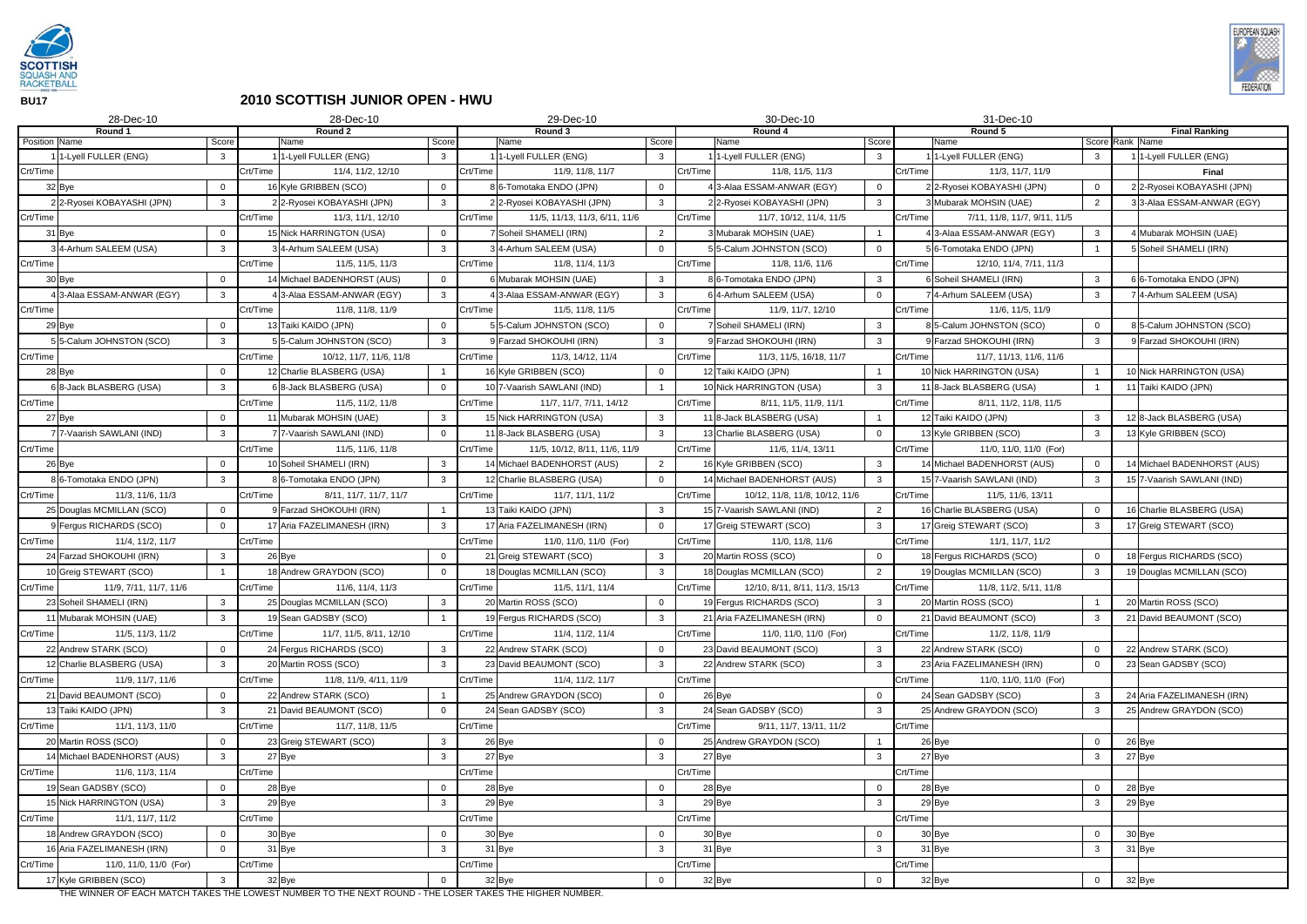

**BU19**

## **2010 SCOTTISH JUNIOR OPEN - HWU**

|               | 28-Dec-10                                                                                                                        |                |          | 28-Dec-10                                                |                |          | 29-Dec-10                                    |                   |          | 30-Dec-10                                  |                              |          | 31-Dec-10                                      |                                |                                 |
|---------------|----------------------------------------------------------------------------------------------------------------------------------|----------------|----------|----------------------------------------------------------|----------------|----------|----------------------------------------------|-------------------|----------|--------------------------------------------|------------------------------|----------|------------------------------------------------|--------------------------------|---------------------------------|
|               | Round 1                                                                                                                          |                |          | Round 2                                                  |                |          | Round 3                                      |                   |          | Round 4                                    |                              |          | Round 5                                        |                                | <b>Final Ranking</b>            |
| Position Name |                                                                                                                                  | Score          |          | Name                                                     | Score          |          | Name                                         | Score             |          | Name                                       | Score                        |          | Name                                           |                                | Score Rank Name                 |
| Crt/Time      | 1-Douglas KEMPSELL (SCO)                                                                                                         | $\mathbf{3}$   | Crt/Time | 1-Douglas KEMPSELL (SCO)<br>11/6, 5/11, 8/11, 11/3, 11/8 | $\mathbf{3}$   | Crt/Time | 1-Douglas KEMPSELL (SCO)<br>11/8, 11/7, 11/8 | $\Omega$          |          | 1 Nick SCHREIBER (USA)<br>11/7, 11/3, 11/3 | $\overline{0}$               |          | 5-Tyler OSBORNE (CAN)                          | $\mathbf{3}$                   | 15-Tyler OSBORNE (CAN)          |
|               |                                                                                                                                  | $\Omega$       |          |                                                          |                |          | 8 Nick SCHREIBER (USA)                       |                   | Crt/Time |                                            |                              | Crt/Time | 4/11, 9/11, 11/8, 11/1, 13/11                  |                                | <b>Final</b>                    |
|               | 32 Bye                                                                                                                           |                |          | 16 Effan JAMSHIDI (IRN)                                  | $\overline{2}$ |          |                                              | $\mathbf{3}$<br>3 |          | 4 5-Tyler OSBORNE (CAN)                    | $\mathbf{3}$<br>$\mathbf{3}$ |          | 2 2-Greg LOBBAN (SCO)                          | $\overline{2}$<br>$\mathbf{3}$ | 2 2-Greg LOBBAN (SCO)           |
| Crt/Time      | 2 2-Greg LOBBAN (SCO)                                                                                                            | $\mathbf{3}$   | Crt/Time | 22-Greg LOBBAN (SCO)<br>11/1, 11/1, 11/3                 | 3              | Crt/Time | 22-Greg LOBBAN (SCO)<br>11/9, 11/7, 11/8     |                   |          | 22-Greg LOBBAN (SCO)<br>11/3, 11/6, 11/4   |                              |          | Ally MCCORQUODALE (SCO)                        |                                | 3 Ally MCCORQUODALE (SCO)       |
|               |                                                                                                                                  |                |          | 15 Christopher BADENHORST (AUS)                          |                |          | 76-Ewen URQUHART (SCO)                       |                   | Crt/Time |                                            |                              | Crt/Time | 11/0, 11/0, 11/0 (For)<br>Nick SCHREIBER (USA) |                                |                                 |
|               | 31 Bye                                                                                                                           | - 0            |          |                                                          | $\overline{0}$ |          |                                              | $\overline{0}$    |          | 3 Ally MCCORQUODALE (SCO)                  | $\overline{0}$               |          |                                                | $\mathbf 0$                    | 4 Nick SCHREIBER (USA)          |
|               | 33-Omar KHEIRALLA (EGY)                                                                                                          | 3              |          | 33-Omar KHEIRALLA (EGY)                                  | $\mathbf{3}$   |          | 33-Omar KHEIRALLA (EGY)                      |                   |          | 54-Christopher LEIPER (SCO)                | $\overline{2}$               |          | 1-Douglas KEMPSELL (SCO)                       | $\overline{2}$                 | 5 6-Ewen URQUHART (SCO)         |
| Crt/Time      |                                                                                                                                  |                | Crt/Time | 9/11, 11/7, 1/11, 11/8, 13/11                            |                | Crt/Time | 9/11, 13/11, 11/6, 11/6                      |                   | Crt/Time | 11/13, 9/11, 11/9, 13/11, 11/7             |                              | Crt/Time | 13/15, 11/6, 11/7, 9/11, 12/10                 |                                |                                 |
|               | 30 Bye                                                                                                                           | $\Omega$       |          | 14 Marc VAEZ-OLIVERA (FRA)                               | 2              |          | 6 Ally MCCORQUODALE (SCO)                    | 3                 |          | 8 1-Douglas KEMPSELL (SCO)                 | $\mathbf{3}$                 |          | 6 6-Ewen URQUHART (SCO)                        | $\mathbf{3}$                   | 6 1-Douglas KEMPSELL (SCO)      |
|               | 44-Christopher LEIPER (SCO)                                                                                                      | 3              |          | 44-Christopher LEIPER (SCO)                              | -3             |          | 4-Christopher LEIPER (SCO)                   | $\Omega$          |          | 63-Omar KHEIRALLA (EGY)                    | $\overline{0}$               |          | 3-Omar KHEIRALLA (EGY)                         | $\mathbf{3}$                   | 73-Omar KHEIRALLA (EGY)         |
| Crt/Time      |                                                                                                                                  |                | Crt/Time | 14/12, 11/8, 11/7                                        |                | Crt/Time | 11/7, 11/2, 11/5                             |                   | Crt/Time | 11/8, 11/4, 11/6                           |                              | Crt/Time | 11/0, 11/0, 11/0 (Ret)                         |                                |                                 |
|               | 29 Bye                                                                                                                           | $\Omega$       |          | 13 Danial SALEEM (USA)                                   |                |          | 55-Tyler OSBORNE (CAN)                       | $\mathbf{3}$      |          | 76-Ewen URQUHART (SCO)                     | $\mathbf{3}$                 |          | 84-Christopher LEIPER (SCO)                    | $\overline{0}$                 | 8 4-Christopher LEIPER (SCO)    |
|               | 55-Tyler OSBORNE (CAN)                                                                                                           | 3              |          | 55-Tyler OSBORNE (CAN)                                   | $\mathbf{3}$   |          | 98-Jamie HENDERSON (SCO)                     | $\Omega$          |          | 9 Effan JAMSHIDI (IRN)                     | $\mathbf{3}$                 |          | <b>JEffan JAMSHIDI (IRN)</b>                   | 2                              | 9 Marc VAEZ-OLIVERA (FRA)       |
| Crt/Time      |                                                                                                                                  |                | Crt/Time | 11/6, 11/7, 11/9                                         |                | Crt/Time | 11/7, 11/6, 13/11                            |                   | Crt/Time | 7/11, 11/9, 11/8, 11/7                     |                              | Crt/Time | 6/11, 12/10, 6/11, 11/7, 11/9                  |                                |                                 |
|               | 28 Bye                                                                                                                           | $\overline{0}$ |          | 12 Christopher SHINNIE (SCO)                             | $\mathbf 0$    |          | 16 Effan JAMSHIDI (IRN)                      | $\mathbf{3}$      |          | 12 Christopher SHINNIE (SCO)               |                              |          | 10 Marc VAEZ-OLIVERA (FRA)                     | $\mathbf{3}$                   | 10 Effan JAMSHIDI (IRN)         |
|               | 67-Michael STEWART (IRL)                                                                                                         | $\mathbf{3}$   |          | 6 7-Michael STEWART (IRL)                                |                |          | 10 David JONES (SCO)                         | 2                 |          | 10 Christopher BADENHORST (AUS)            | $\mathbf 0$                  |          | 11 Christopher BADENHORST (AUS)                | $\overline{0}$                 | 11 Christopher SHINNIE (SCO)    |
| Crt/Time      |                                                                                                                                  |                | Crt/Time | 9/11, 11/4, 14/12, 11/7                                  |                | Crt/Time | 6/11, 10/12, 14/12, 11/4, 20/18              |                   | Crt/Time | 11/8, 12/10, 11/9                          |                              | Crt/Time | 11/0, 11/0, 11/0 (For)                         |                                |                                 |
|               | 27 Bye                                                                                                                           | $\Omega$       |          | 11 Ally MCCORQUODALE (SCO)                               | 3              |          | 15 Christopher BADENHORST (AUS)              | 3                 |          | 11 Marc VAEZ-OLIVERA (FRA)                 | $\mathbf{3}$                 |          | 12 Christopher SHINNIE (SCO)                   | $\mathbf{3}$                   | 12 Christopher BADENHORST (AUS) |
|               | 76-Ewen URQUHART (SCO)                                                                                                           | 3              |          | 6-Ewen URQUHART (SCO)                                    | 3              |          | 11 7-Michael STEWART (IRL)                   | $\Omega$          |          | 13 Danial SALEEM (USA)                     |                              |          | 138-Jamie HENDERSON (SCO)                      | $\mathbf{3}$                   | 138-Jamie HENDERSON (SCO)       |
| Crt/Time      | 11/9, 12/10, 10/12, 8/11, 13/11                                                                                                  |                | Crt/Time | 8/11, 11/7, 11/6, 9/11, 11/4                             |                | Crt/Time | 11/5, 11/9, 11/7                             |                   | Crt/Time | 11/5, 11/9, 11/13, 11/5                    |                              | Crt/Time | 11/8, 11/8, 7/11, 11/4                         |                                |                                 |
|               | 26 Juan ALEJANDRO-CARDONA (COL)                                                                                                  | $\overline{2}$ |          | 10 David JONES (SCO)                                     | 2              |          | 14 Marc VAEZ-OLIVERA (FRA)                   | 3                 |          | 16 8-Jamie HENDERSON (SCO)                 | $\mathbf{3}$                 |          | 14 David JONES (SCO)                           |                                | 14 David JONES (SCO)            |
|               | 88-Jamie HENDERSON (SCO)                                                                                                         | $\mathbf{3}$   |          | 88-Jamie HENDERSON (SCO)                                 | $\overline{0}$ |          | 12 Christopher SHINNIE (SCO)                 | $\mathbf{3}$      |          | 14 7-Michael STEWART (IRL)                 | $\overline{2}$               |          | 15 7-Michael STEWART (IRL)                     | $\overline{0}$                 | 15 Danial SALEEM (USA)          |
| Crt/Time      | 4/11, 11/7, 12/10, 10/12, 11/5                                                                                                   |                | Crt/Time | 11/7, 11/0, 11/7                                         |                | Crt/Time | 11/6, 13/11, 11/6                            |                   | Crt/Time | 11/9, 11/4, 10/12, 9/11, 11/4              |                              | Crt/Time | 11/9, 11/8, 11/4                               |                                |                                 |
|               | 25 S.M.Reza ZIA-KASHANI (IRN)                                                                                                    | 2              |          | <b>PNick SCHREIBER (USA)</b>                             | -3             |          | 13 Danial SALEEM (USA)                       | $\mathbf 0$       |          | 15 David JONES (SCO)                       | $\mathbf{3}$                 |          | 16 Danial SALEEM (USA)                         | $\mathbf{3}$                   | 16 7-Michael STEWART (IRL)      |
|               | 9 Nick SCHREIBER (USA)                                                                                                           | $\mathbf{3}$   |          | 17 Grant HALAHAN (LUX)                                   |                |          | 17 Juan ALEJANDRO-CARDONA (COL)              | 3                 |          | 17 Juan ALEJANDRO-CARDONA (COL)            | $\mathbf{3}$                 |          | 17 Juan ALEJANDRO-CARDONA (COL)                | $\overline{0}$                 | 17 S.M.Reza ZIA-KASHANI (IRN)   |
| Crt/Time      | 11/5, 11/3, 11/5                                                                                                                 |                | Crt/Time | 11/8, 7/11, 11/7, 11/8                                   |                | Crt/Time | 9/11, 11/7, 11/6, 11/6                       |                   | Crt/Time | 11/0, 11/0, 11/0 (For)                     |                              | Crt/Time | 11/2, 11/3, 11/5                               |                                |                                 |
|               | 24 Michael ROSS (SCO)                                                                                                            | $\Omega$       |          | 26 Juan ALEJANDRO-CARDONA (COL)                          | -3             |          | 21 Nabil SALEEM (USA)                        |                   |          | 20 Manuel RUIZ-ANTA (ESP)                  | $\overline{0}$               |          | 18 S.M.Reza ZIA-KASHANI (IRN)                  | $\mathbf{3}$                   | 18 Juan ALEJANDRO-CARDONA (COL) |
|               | 10 David JONES (SCO)                                                                                                             | $\mathbf{3}$   |          | 18 Robert DADDS (ENG)                                    | $\Omega$       |          | 18 S.M.Reza ZIA-KASHANI (IRN)                | $\mathbf{3}$      |          | 18 S.M.Reza ZIA-KASHANI (IRN)              | $\mathbf{3}$                 |          | 19 Arnold PHATRAPRASIT (THA)                   | $\mathbf{3}$                   | 19 Arnold PHATRAPRASIT (THA)    |
| Crt/Time      | 11/5, 11/1, 11/8                                                                                                                 |                | Crt/Time | 11/0, 11/0, 11/0 (For)                                   |                | Crt/Time | 7/11, 8/11, 11/5, 11/3, 11/1                 |                   | Crt/Time | 11/5, 11/6, 12/14, 11/8                    |                              | Crt/Time | 11/0, 11/0, 11/0 (For)                         |                                |                                 |
|               | 23 Zandy SCHREIBER (USA)                                                                                                         | $\overline{0}$ |          | 25 S.M.Reza ZIA-KASHANI (IRN)                            | $\mathbf{3}$   |          | 20 Manuel RUIZ-ANTA (ESP)                    | $\overline{2}$    |          | 19 Arnold PHATRAPRASIT (THA)               |                              |          | 20 Manuel RUIZ-ANTA (ESP)                      | $\overline{0}$                 | 20 Manuel RUIZ-ANTA (ESP)       |
|               | 11 Ally MCCORQUODALE (SCO)                                                                                                       | $\mathbf{3}$   |          | 19 Allan MCKAY (SCO)                                     | $\mathbf{3}$   |          | 19 Allan MCKAY (SCO)                         | $\overline{0}$    |          | 21 Nabil SALEEM (USA)                      | $\mathbf{3}$                 |          | 21 Nabil SALEEM (USA)                          | $\mathbf{3}$                   | 21 Nabil SALEEM (USA)           |
| Crt/Time      | 11/1, 11/3, 11/9                                                                                                                 |                | Crt/Time | 11/8, 11/7, 11/8                                         |                | Crt/Time | 11/7, 11/4, 11/8                             |                   | Crt/Time | 11/1, 11/6, 11/5                           |                              | Crt/Time | 11/5, 11/4, 11/8                               |                                |                                 |
|               | 22 Arnold PHATRAPRASIT (THA)                                                                                                     | $\mathbf 0$    |          | 24 Michael ROSS (SCO)                                    | $\mathbf 0$    |          | 22 Arnold PHATRAPRASIT (THA)                 | $\mathbf{3}$      |          | 23 Zandy SCHREIBER (USA)                   | $\overline{0}$               |          | 22 Allan MCKAY (SCO)                           | $\overline{0}$                 | 22 Allan MCKAY (SCO)            |
|               | 12 Christopher SHINNIE (SCO)                                                                                                     | $\mathbf{3}$   |          | 20 Manuel RUIZ-ANTA (ESP)                                | $\mathbf{3}$   |          | 23 Zandy SCHREIBER (USA)                     | $\mathbf{3}$      |          | 22 Allan MCKAY (SCO)                       | $\mathbf{3}$                 |          | 23 Zandy SCHREIBER (USA)                       |                                | 23 Grant HALAHAN (LUX)          |
| Crt/Time      | 11/2, 11/4, 11/8                                                                                                                 |                | Crt/Time | 11/3, 11/4, 5/11, 3/11, 11/9                             |                | Crt/Time | 11/0, 11/0, 11/0 (For)                       |                   | Crt/Time | 11/9, 4/11, 11/7, 11/8                     |                              | Crt/Time | 11/9, 11/9, 9/11, 11/3                         |                                |                                 |
|               | 21 Nabil SALEEM (USA)                                                                                                            | $\mathbf 0$    |          | 22 Arnold PHATRAPRASIT (THA)                             | $\overline{2}$ |          | 25 Robert DADDS (ENG)                        | $\overline{0}$    |          | 26 Michael ROSS (SCO)                      |                              |          | 24 Grant HALAHAN (LUX)                         | $\mathbf{3}$                   | 24 Zandy SCHREIBER (USA)        |
|               | 13 Danial SALEEM (USA)                                                                                                           | $\mathbf{3}$   |          | 21 Nabil SALEEM (USA)                                    | $\mathbf{3}$   |          | 24 Michael ROSS (SCO)                        |                   |          | 24 Grant HALAHAN (LUX)                     | $\mathbf{3}$                 |          | 25 Robert DADDS (ENG)                          | $\mathbf 0$                    | 25 Michael ROSS (SCO)           |
| Crt/Time      | 11/9, 8/11, 11/5, 11/3                                                                                                           |                | Crt/Time | 11/0, 11/0, 11/0                                         |                | Crt/Time | 11/4, 10/12, 11/8, 11/8                      |                   | Crt/Time | 11/0, 11/0, 11/0 (For)                     |                              | Crt/Time | 11/0, 11/0, 11/0 (For)                         |                                |                                 |
|               | 20 Manuel RUIZ-ANTA (ESP)                                                                                                        |                |          | 23 Zandy SCHREIBER (USA)                                 | $\mathbf 0$    |          | 26 Grant HALAHAN (LUX)                       | 3                 |          | 25 Robert DADDS (ENG)                      | $\overline{0}$               |          | 26 Michael ROSS (SCO)                          | $\mathbf{3}$                   | 26 Robert DADDS (ENG)           |
|               | 14 Marc VAEZ-OLIVERA (FRA)                                                                                                       | $\mathbf{3}$   |          | 27 Bye                                                   | $\mathbf{3}$   |          | 27 Bye                                       | $\mathbf{3}$      |          | 27 Bye                                     | $\mathbf{3}$                 |          | 27 Bye                                         | $\mathbf{3}$                   | 27 Bye                          |
| Crt/Time      | 11/7, 11/7, 11/3                                                                                                                 |                | Crt/Time |                                                          |                | Crt/Time |                                              |                   | Crt/Time |                                            |                              | Crt/Time |                                                |                                |                                 |
|               | 19 Allan MCKAY (SCO)                                                                                                             | $\mathbf 0$    |          | 28 Bye                                                   | 0              |          | 28 Bye                                       | $\mathbf 0$       |          | 28 Bye                                     | $\overline{0}$               |          | 28 Bye                                         | $\overline{0}$                 | 28 Bye                          |
|               | 15 Christopher BADENHORST (AUS)                                                                                                  | $\mathbf{3}$   |          | 29 Bye                                                   | $\mathbf{3}$   |          | 29 Bye                                       | $\mathbf{3}$      |          | 29 Bye                                     | $\mathbf{3}$                 |          | 29 Bye                                         | $\mathbf{3}$                   | 29 Bye                          |
| Crt/Time      | 11/8, 11/6, 11/3                                                                                                                 |                | Crt/Time |                                                          |                | Crt/Time |                                              |                   | Crt/Time |                                            |                              | Crt/Time |                                                |                                |                                 |
|               | 18 Robert DADDS (ENG)                                                                                                            | $\Omega$       |          | 30 Bye                                                   | $\mathbf 0$    |          | 30 Bye                                       | $\mathbf 0$       |          | 30 Bye                                     | $\mathbf 0$                  |          | 30 Bye                                         | $\overline{0}$                 | 30 Bye                          |
|               | 16 Grant HALAHAN (LUX)                                                                                                           | $\Omega$       |          | 31 Bye                                                   | $\mathbf{3}$   |          | 31 Bye                                       | $\mathbf{3}$      |          | 31 Bye                                     | $\mathbf{3}$                 |          | 31 Bye                                         | $\mathbf{3}$                   | 31 Bye                          |
| Crt/Time      | 11/1, 11/1, 11/6                                                                                                                 |                | Crt/Time |                                                          |                | Crt/Time |                                              |                   | Crt/Time |                                            |                              | Crt/Time |                                                |                                |                                 |
|               | 17 Effan JAMSHIDI (IRN)<br>THE WINNER OF EACH MATCH TAKES THE LOWEST NUMBER TO THE NEVT ROUND. THE LOSER TAKES THE HICHER NUMBER | $\mathbf{3}$   |          | 32 Bye                                                   |                |          | 32 Bye                                       | $\overline{0}$    |          | 32 Bye                                     | $\mathbf 0$                  |          | 32 Bye                                         | $\mathbf{0}$                   | 32 Bye                          |

THE WINNER OF EACH MATCH TAKES THE LOWEST NUMBER TO THE NEXT ROUND - THE LOSER TAKES THE HIGHER NUMBER.

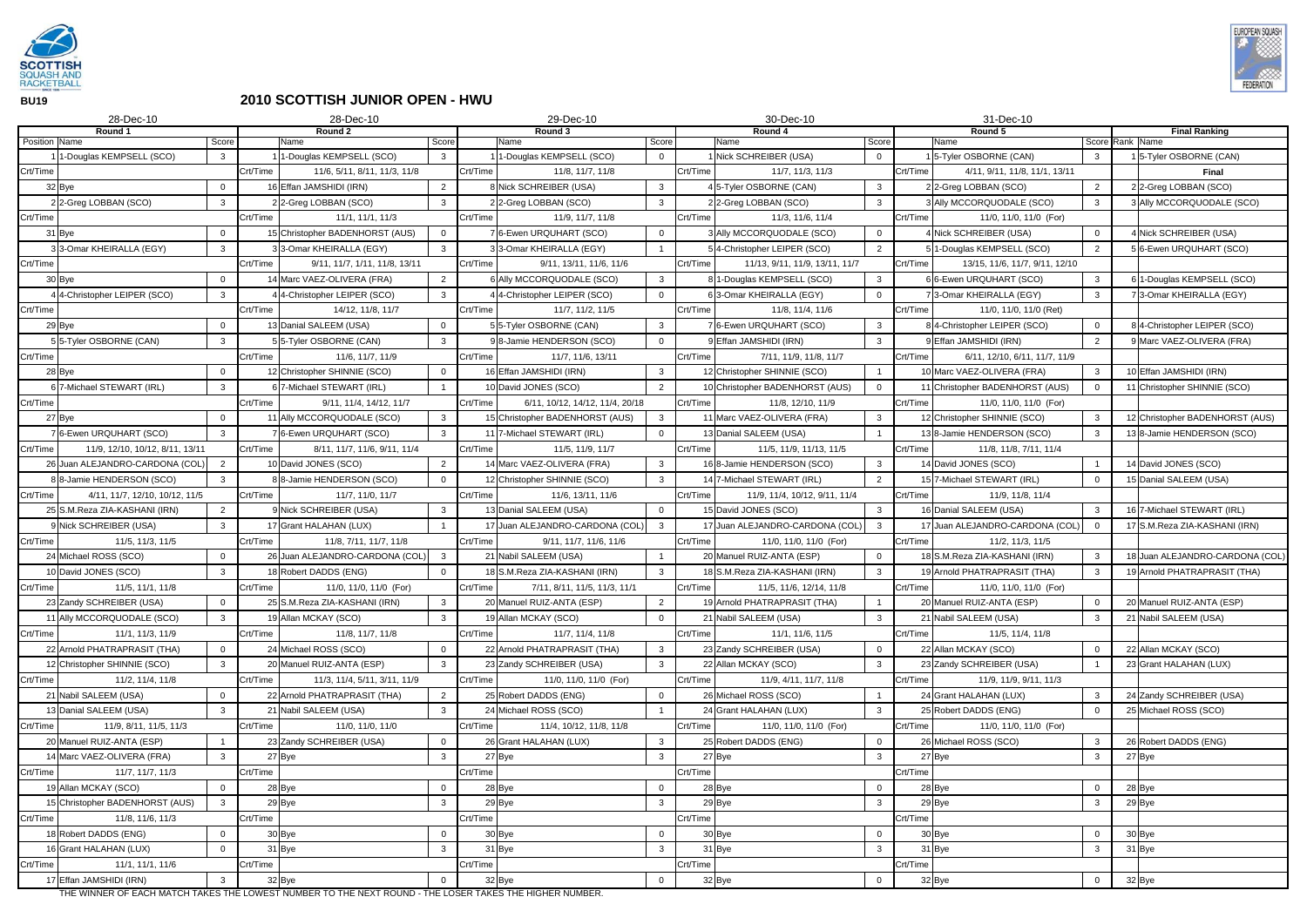

## **EUROPEAN SOLASH | EUROPEAN SOLASH | EUROPEAN SOLASH | EUROPEAN SOLASH | EUROPEAN SOLASH | EUROPEAN - HWU**

### **GU13**

**Round Robin Event**

| <b>INVILIDALE</b><br><b>FEDERATION</b> |                                        | $\mathbf{2}$                     | 3                                   | 4                      | 5                 |                                 |
|----------------------------------------|----------------------------------------|----------------------------------|-------------------------------------|------------------------|-------------------|---------------------------------|
| <b>Name</b>                            | 1-Shaden<br>MOHAMED-<br><b>HUSSEIN</b> | 2-Salma TAREK-<br><b>MOHAMED</b> | 3-Ashita PRANAYA-<br><b>BHENGRA</b> | 4-Casey LUTHER         | Satomi WATANABE   | <b>Final</b><br><b>Placings</b> |
| 1-Shaden MOHAMED-HUSSEIN (EGY)         |                                        | Match 110                        | Match 108                           | Match 106              | Match 104         |                                 |
|                                        |                                        | $0 - 3$                          | $0 - 3$                             | $2 - 3$                | $0 - 3$           | 5                               |
|                                        |                                        | 1/11, 3/11, 4/11                 | 2/11, 3/11, 9/11                    | l, 11/6, 11/8, 7/11, 6 | 3/11, 4/11, 1/11  |                                 |
| 2-Salma TAREK-MOHAMED (EGY)            | Match 110                              |                                  | Match 105                           | Match 107              | Match 103         |                                 |
|                                        | $3-0$                                  |                                  | $3-0$                               | $3-0$                  | $3-0$             |                                 |
|                                        | 11/1, 11/3, 11/4                       |                                  | 11/2, 11/5, 11/5                    | 11/1, 11/0, 11/1       | 11/5, 12/10, 11/2 |                                 |
| 3-Ashita PRANAYA-BHENGRA (IND)         | Match 108                              | Match 105                        |                                     | Match 109              | Match 102         |                                 |
|                                        | $3-0$                                  | $0 - 3$                          |                                     | $3-0$                  | $0 - 3$           | 3                               |
|                                        | 11/2, 11/3, 11/9                       | 2/11, 5/11, 5/11                 |                                     | 15/13, 11/7, 11/5      | 4/11, 2/11, 4/11  |                                 |
| 4-Casey LUTHER (IRL)                   | Match 106                              | Match 107                        | Match 109                           |                        | Match 101         |                                 |
|                                        | $3 - 2$                                | $0 - 3$                          | $0 - 3$                             |                        | $0 - 3$           | 4                               |
|                                        | 11/4, 6/11, 8/11, 11/7, 11/6           | 1/11, 0/11, 1/11                 | 13/15, 7/11, 5/11                   |                        | 2/11, 5/11, 6/11  |                                 |
| Satomi WATANABE (JAP)                  | Match 104                              | Match 103                        | Match 102                           | Match 101              |                   |                                 |
|                                        | $3-0$                                  | $0 - 3$                          | $3-0$                               | $3-0$                  |                   | $\mathbf 2$                     |
|                                        | 11/3, 11/4, 11/1                       | 5/11, 10/12, 2/11                | 11/4, 11/2, 11/4                    | 11/2, 11/5, 11/6       |                   |                                 |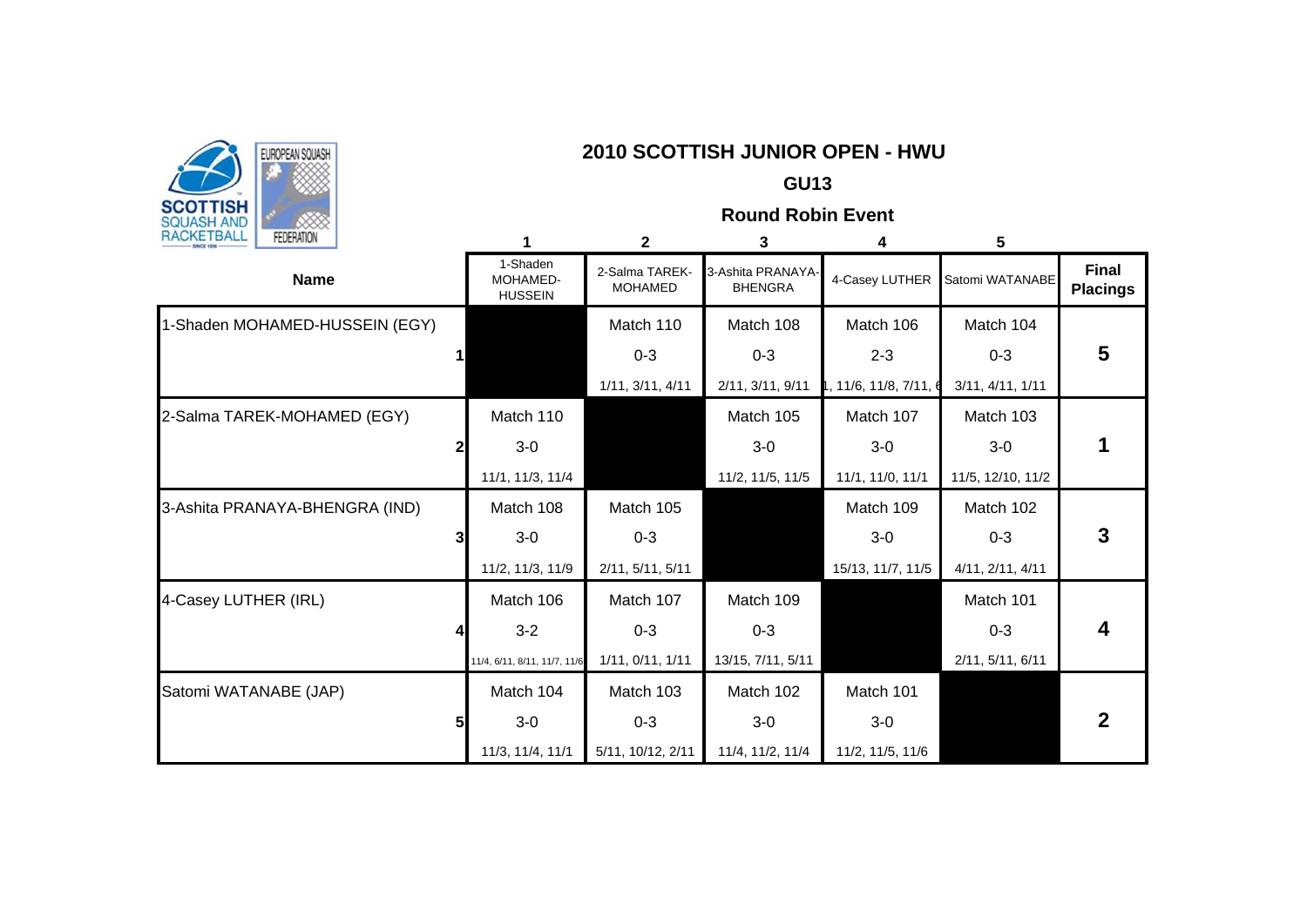

**GU15**

# *2010 SCOTTISH JUNIOR OPEN - HWU*

|               | 28-Dec-10                       |              |          | 29-Dec-10                      |                | 30-Dec-10 |                                |                | 31-Dec-10 |                                |                |  |                                  |
|---------------|---------------------------------|--------------|----------|--------------------------------|----------------|-----------|--------------------------------|----------------|-----------|--------------------------------|----------------|--|----------------------------------|
|               | Round 1                         |              |          | Round 2                        |                |           | Round 3                        |                |           | Round 4                        |                |  | <b>Final Position</b>            |
| Position Name |                                 | Score        |          | Name                           | Score          |           | Name                           | Score          |           | Name                           | Score          |  | Pos Name                         |
|               | 1-Radwa ADEL (EGY)              | 3            |          | 1-Radwa ADEL (EGY)             | 3              |           | 1-Radwa ADEL (EGY)             | 3              |           | 11-Radwa ADEL (EGY)            | 3              |  | 1 <sup>1</sup> -Radwa ADEL (EGY) |
| Crt/Time      |                                 |              | Crt/Time | 11/3, 11/6, 11/4               |                | Crt/Time  | 11/4, 11/8, 11/4               |                | Crt/Time  | 11/6, 11/7, 11/1               |                |  | <b>Final</b>                     |
|               | 16Bye                           | 0            |          | 8 Oceane MONTET (FRA)          | $\overline{0}$ |           | 43-Claire GADSBY (SCO)         | $\overline{0}$ |           | 2 Nada KHAIRALLAH (EGY)        | $\mathbf 0$    |  | 2 Nada KHAIRALLAH (EGY)          |
|               | 22-Kirsty LOBBAN (SCO)          | 3            |          | 22-Kirsty LOBBAN (SCO)         | 3              |           | 22-Kirsty LOBBAN (SCO)         | $\mathbf{0}$   |           | 32-Kirsty LOBBAN (SCO)         | 3              |  | 32-Kirsty LOBBAN (SCO)           |
| Crt/Time      |                                 |              | Crt/Time | 11/5, 11/8, 9/11, 10/12, 14/12 |                | Crt/Time  | 11/5, 11/6, 11/6               |                | Crt/Time  | 11/7, 11/3, 11/7               |                |  |                                  |
|               | $15$ Bye                        | $\mathbf 0$  |          | 7 Cristina GOMEZ-JIMENEZ (ESP) | 2              |           | 3 Nada KHAIRALLAH (EGY)        | 3              |           | 4 3-Claire GADSBY (SCO)        | $\mathbf 0$    |  | 43-Claire GADSBY (SCO)           |
|               | 34-Elspeth YOUNG (SCO)          | 3            |          | 34-Elspeth YOUNG (SCO)         | $\mathbf 0$    |           | 5 Marine BENARD (FRA)          |                |           | 5 Oceane MONTET (FRA)          | 0              |  | 5 Cristina GOMEZ-JIMENEZ (ESP)   |
| Crt/Time      |                                 |              | Crt/Time | 11/7, 11/8, 11/5               |                | Crt/Time  | 12/10, 10/2, 5/11, 11/8        |                | Crt/Time  | 11/5, 11/3, 11/5               |                |  |                                  |
|               | $14$ Bye                        | $\mathbf 0$  |          | 6 Nada KHAIRALLAH (EGY)        | 3              |           | 8 Oceane MONTET (FRA)          | $\mathbf{3}$   |           | 6 Cristina GOMEZ-JIMENEZ (ESP) | 3              |  | 6 Oceane MONTET (FRA)            |
|               | 4 3-Claire GADSBY (SCO)         | 3            |          | 4 3-Claire GADSBY (SCO)        | 3              |           | 64-Elspeth YOUNG (SCO)         | $\overline{0}$ |           | 7 4-Elspeth YOUNG (SCO)        | 3              |  | 7 4-Elspeth YOUNG (SCO)          |
| Crt/Time      |                                 |              | Crt/Time | 11/9, 11/9, 11/5               |                | Crt/Time  | 11/6, 11/6, 15/13              |                | Crt/Time  | 11/7, 11/7, 11/6               |                |  |                                  |
|               | 13 Bye                          | $\mathbf 0$  |          | 5 Marine BENARD (FRA)          | $\overline{0}$ |           | 7 Cristina GOMEZ-JIMENEZ (ESP) | $\mathbf{3}$   |           | 8 Marine BENARD (FRA)          | $\mathbf 0$    |  | 8 Marine BENARD (FRA)            |
|               | 5 Marine BENARD (FRA)           | 3            |          | 9 Rebecca MCKERCHAR (SCO)      | $\mathbf{3}$   |           | 9 Rebecca MCKERCHAR (SCO)      | $\mathbf{3}$   |           | 9 Rebecca MCKERCHAR (SCO)      |                |  | 9 Annie BLASBERG (USA)           |
| Crt/Time      | 11/1, 11/5, 11/0                |              | Crt/Time | 7/11, 11/6, 11/3, 8/11, 11/9   |                | Crt/Time  | 11/5, 6/11, 11/4, 11/7         |                | Crt/Time  | 10/12, 14/12, 11/5, 11/7       |                |  |                                  |
|               | 12 Carrie HALLAM (SCO)          | $\mathbf 0$  |          | 11 Bethany GALLAGHER (SCO)     | $\overline{2}$ |           | 12 Carrie HALLAM (SCO)         |                |           | 10 Annie BLASBERG (USA)        | 3              |  | 10 Rebecca MCKERCHAR (SCO)       |
|               | 6 Nada KHAIRALLAH (EGY)         | 3            |          | 10 Annie BLASBERG (USA)        | $\mathbf{3}$   |           | 10 Annie BLASBERG (USA)        | $\mathbf{3}$   |           | 11 Bethany GALLAGHER (SCO)     | 3              |  | 11 Bethany GALLAGHER (SCO)       |
| Crt/Time      | 11/4, 11/4, 11/4                |              | Crt/Time | 11/9, 11/8, 6/11, 11/9         |                | Crt/Time  | 3/11, 11/3, 11/1, 12/10        |                | Crt/Time  | 8/11, 11/4, 11/7, 11/7         |                |  |                                  |
|               | 11 Bethany GALLAGHER (SCO)      | $\mathbf 0$  |          | 12 Carrie HALLAM (SCO)         | $\overline{1}$ |           | 11 Bethany GALLAGHER (SCO)     |                |           | 12 Carrie HALLAM (SCO)         | $\overline{1}$ |  | 12 Carrie HALLAM (SCO)           |
|               | 7 Annie BLASBERG (USA)          | $\mathbf 0$  |          | $13$ Bye                       | $\mathbf{3}$   |           | 13 Bye                         | $\mathbf{3}$   |           | $13$ Bye                       | 3              |  | $13$ Bye                         |
| Crt/Time      | 11/5, 11/1, 11/5                |              | Crt/Time |                                |                | Crt/Time  |                                |                | Crt/Time  |                                |                |  |                                  |
|               | 10 Cristina GOMEZ-JIMENEZ (ESP) | $\mathbf{3}$ |          | $14$ Bye                       | $\mathbf 0$    |           | 14 Bye                         | $\overline{0}$ |           | 14 Bye                         | $\mathbf 0$    |  | $14$ Bye                         |
|               | 8 Oceane MONTET (FRA)           | $\mathbf{3}$ |          | $15$ Bye                       | 3              |           | $15$ Bye                       | $\mathbf{3}$   |           | $15$ Bye                       | 3              |  | $15$ Bye                         |
| Crt/Time      | 11/4, 11/6, 11/5                |              | Crt/Time |                                |                | Crt/Time  |                                |                | Crt/Time  |                                |                |  |                                  |
|               | 9 Rebecca MCKERCHAR (SCO)       | $\mathbf 0$  |          | 16 Bye                         | $\mathbf 0$    |           | 16 Bye                         | $\mathbf 0$    |           | 16 Bye                         | 0              |  | 16Bye                            |

THE WINNER OF EACH MATCH TAKES THE LOWER NUMBER TO THE NEXT ROUND - THE LOSER TAKES THE HIGHER NUMBER.

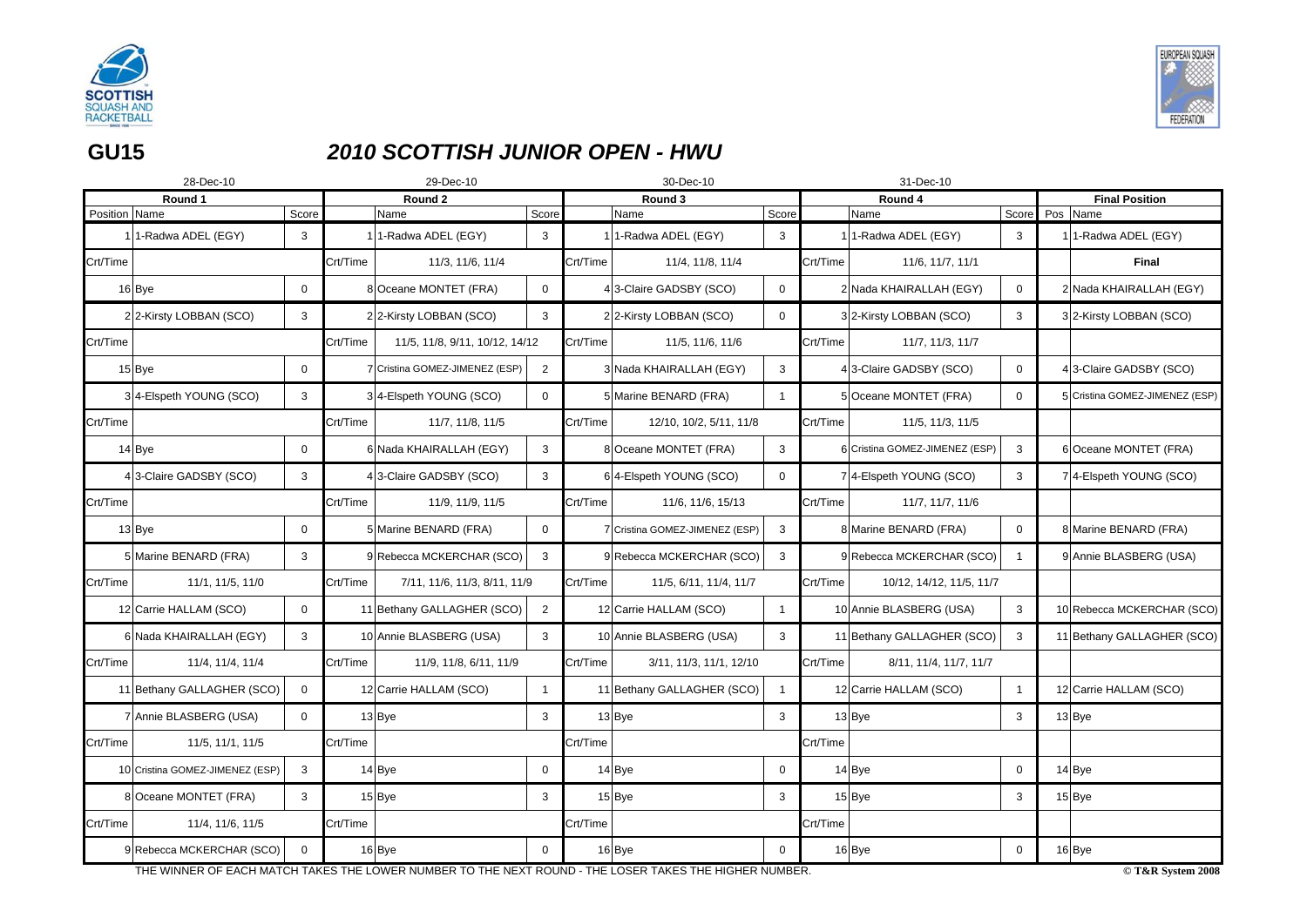

|          | <b>Round 3</b>               |                | <b>Final Ranking</b>       |
|----------|------------------------------|----------------|----------------------------|
|          | <b>Name</b>                  | <b>Score</b>   | Rank  Name                 |
|          | 1 Tamika SAXBY (AUS)         | 3              | 1 Tamika SAXBY (AUS)       |
| Crt/Time | 11/3, 11/6, 11/5             |                | <b>Final</b>               |
|          | 2 Risa SUGIMOTO (JAP)        | $\mathbf 0$    | 2 Risa SUGIMOTO (JAP)      |
|          | 3 Lorena PENA (MEX)          | 3              | 3 Lorena PENA (MEX)        |
| Crt/Time | 11/9, 12/10, 6/11, 11/6      |                |                            |
|          | 4 Jesse PACHECO (USA)        |                | 4 Jesse PACHECO (USA)      |
|          | 5 Morgan MCGUIRE (SCO)       | 3              | 5 Morgan MCGUIRE (SCO)     |
| Crt/Time | 11/6, 11/7, 7/11, 5/11, 11/8 |                |                            |
|          | 6 Rosie ALLAN (SCO)          | $\overline{2}$ | 6 Rosie ALLAN (SCO)        |
|          | 7 Julia VAEZ-OLIVERA (FRA)   | $\Omega$       | 7 Ailsa AGNEW (CAN)        |
| Crt/Time | 11/5, 11/4, 11/9             |                |                            |
|          | 8 Ailsa AGNEW (CAN)          | 3              | 8 Julia VAEZ-OLIVERA (FRA) |

## 30-Dec-10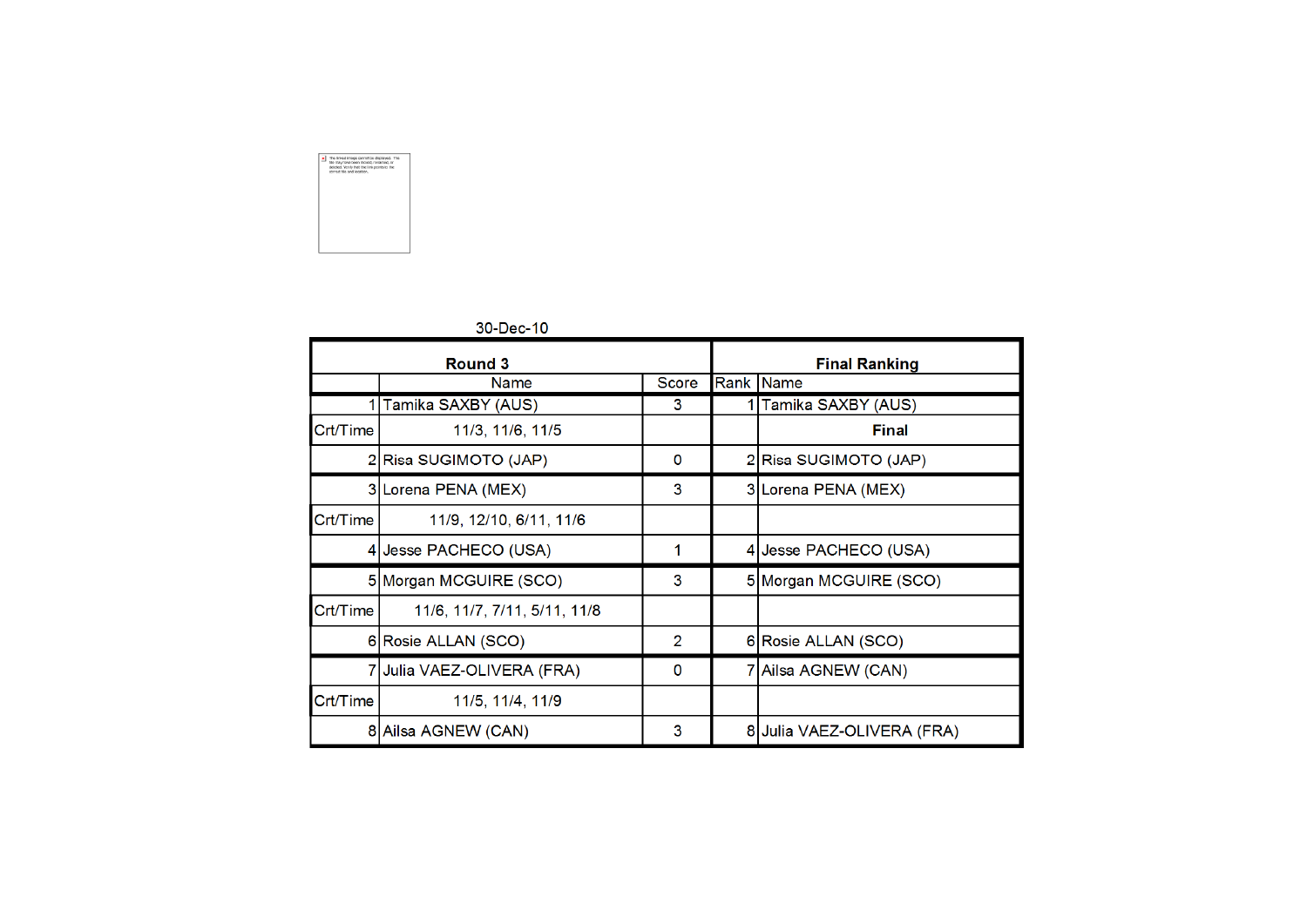

## EUROPEAN SQUASH **NANDREAD SCOTTISH JUNIOR OPEN - HWU**

# **GU19 (A)**

## **Round Robin Event**

| 1717121121<br><b>LEDERATION</b> |                  | $\mathbf{2}$                    | 3                            | 4                          | 5                      |                                 |
|---------------------------------|------------------|---------------------------------|------------------------------|----------------------------|------------------------|---------------------------------|
| <b>Name</b>                     | 1-Tamika SAXBY   | 2-Julia VAEZ-<br><b>OLIVERA</b> | 4-Nadia PFISTER              | 3-Morgan<br><b>MCGUIRE</b> | Lorena PENA            | <b>Final</b><br><b>Placings</b> |
| 1-Tamika SAXBY (AUS)            |                  | Match 110                       | Match 108                    | Match 106                  | Match 104              |                                 |
|                                 |                  | $3-0$                           | $3-0$                        | $3-0$                      | $3-0$                  |                                 |
|                                 |                  | 11/1, 11/3, 11/2                | 11/2, 11/1, 11/1             | 11/5, 11/2, 11/4           | 11/3, 11/7, 11/4       |                                 |
| 2-Julia VAEZ-OLIVERA (FRA)      | Match 110        |                                 | Match 105                    | Match 107                  | Match 103              |                                 |
|                                 | $0 - 3$          |                                 | $3-2$                        | $0 - 3$                    | $0 - 3$                | 4                               |
|                                 | 1/11, 3/11, 2/11 |                                 | 11/8, 6/11, 8/11, 11/7, 11/9 | 5/11, 9/11, 9/11           | 4/11, 7/11, 7/11       |                                 |
| 4-Nadia PFISTER (SUI)           | Match 108        | Match 105                       |                              | Match 109                  | Match 102              |                                 |
|                                 | $0 - 3$          | $2 - 3$                         |                              | $0 - 3$                    | $0 - 3$                | 5                               |
|                                 | 2/11, 1/11, 1/11 | 8/11, 11/6, 11/8, 7/11, 9/11    |                              | 2/11, 1/11, 12/14          | 2/11, 6/11, 3/11       |                                 |
| 3-Morgan MCGUIRE (SCO)          | Match 106        | Match 107                       | Match 109                    |                            | Match 101              |                                 |
|                                 | $0 - 3$          | $3-0$                           | $3-0$                        |                            | $1 - 3$                | 3                               |
|                                 | 5/11, 2/11, 4/11 | 11/5, 11/9, 11/9                | 11/2, 11/1, 14/12            |                            | 3/11, 8/11, 11/6, 9/11 |                                 |
| Lorena PENA (MEX)               | Match 104        | Match 103                       | Match 102                    | Match 101                  |                        |                                 |
| 5                               | $0 - 3$          | $3-0$                           | $3-0$                        | $3 - 1$                    |                        | $\mathbf 2$                     |
|                                 | 3/11, 7/11, 4/11 | 11/4, 11/7, 11/7                | 11/2, 11/6, 11/3             | 11/3, 11/8, 6/11, 11/9     |                        |                                 |